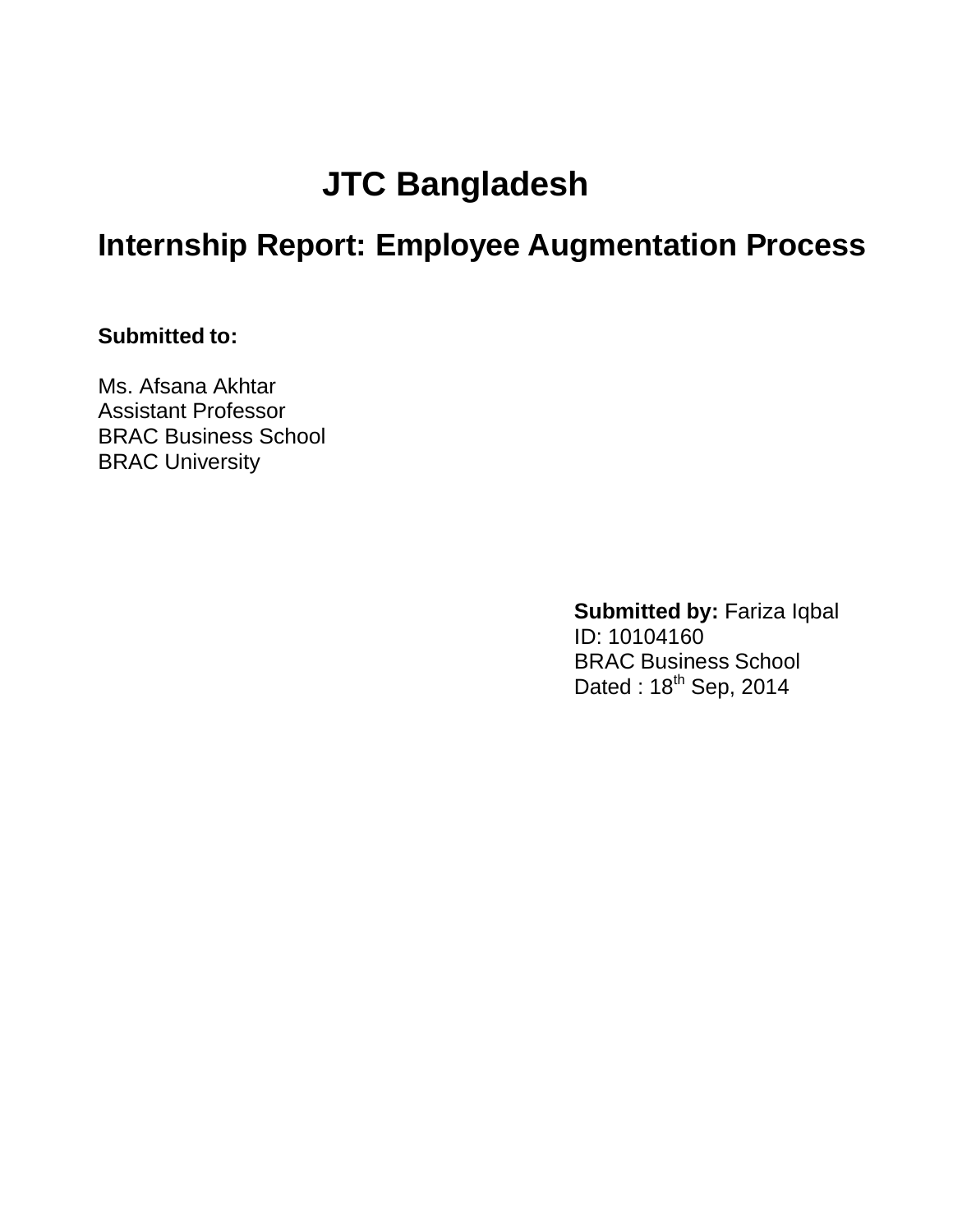# **Letter of Transmittal**

Date:  $18^{th}$  Sep, 2014

#### **Ms Afsana Akhtar**

Assistant Professor BRAC Business School BRAC University

#### Subject: **Submission of the Internship Report.**

Dear Madam,

It"s a great pleasure to submit my Internship report on the **"Employee Augmentation Process"**  of JTC Group of Companies, Bangladesh. In this report I have tried to analyze the factors that affect the process and the role of an intern as a whole. It includes the insights gathered from my work experience as an Intern in the Human Resources Department function.

This report has been prepared in a detailed format in an informative manner. I have attempted to conduct this in a professional manner under data privacy limitations. I hope you will assess this report considering the limitations of the study. Your kind advice and evaluation will allow me to make better reports in the future.

Yours sincerely,

Fariza Iqbal

Student ID: 10104160

BRAC Business School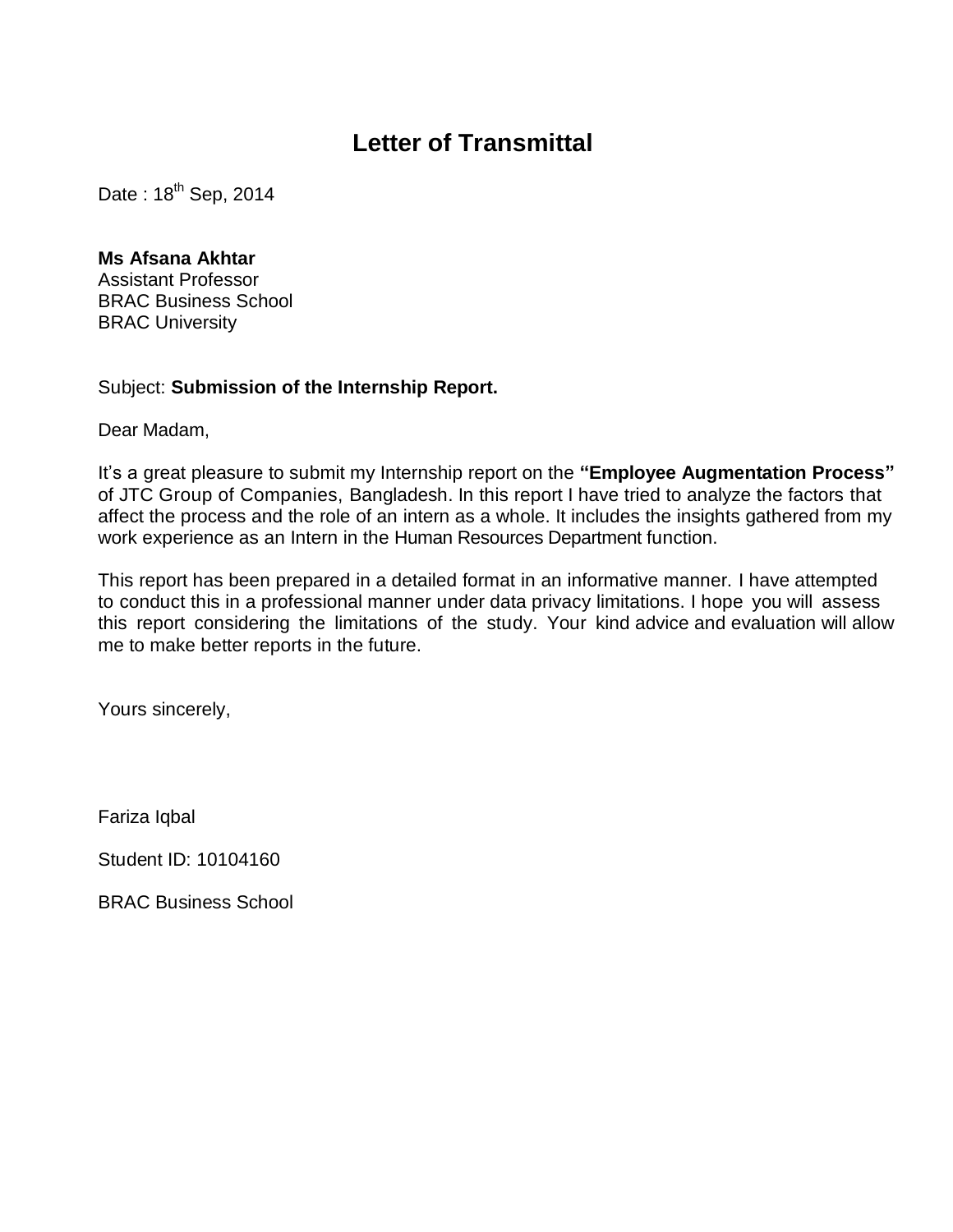# **Acknowledgements**

This report would not have been possible without the contribution of Mr. Micky Diaz, Managing Director of the JTC Bangladesh. His supervision and guidance during my threemonth internship period was invaluable in creating this report.

My heartfelt gratitude also goes out to Ms. Salamah Akhter, Hire of Employee Coordinator, HRD for her support and encouragement throughout my internship period.

Finally, I would like to thank JTC Bangladesh for giving me the opportunity to be a part of its grandeur and in turn enabling me to contribute towards its operations in however small way I could manage.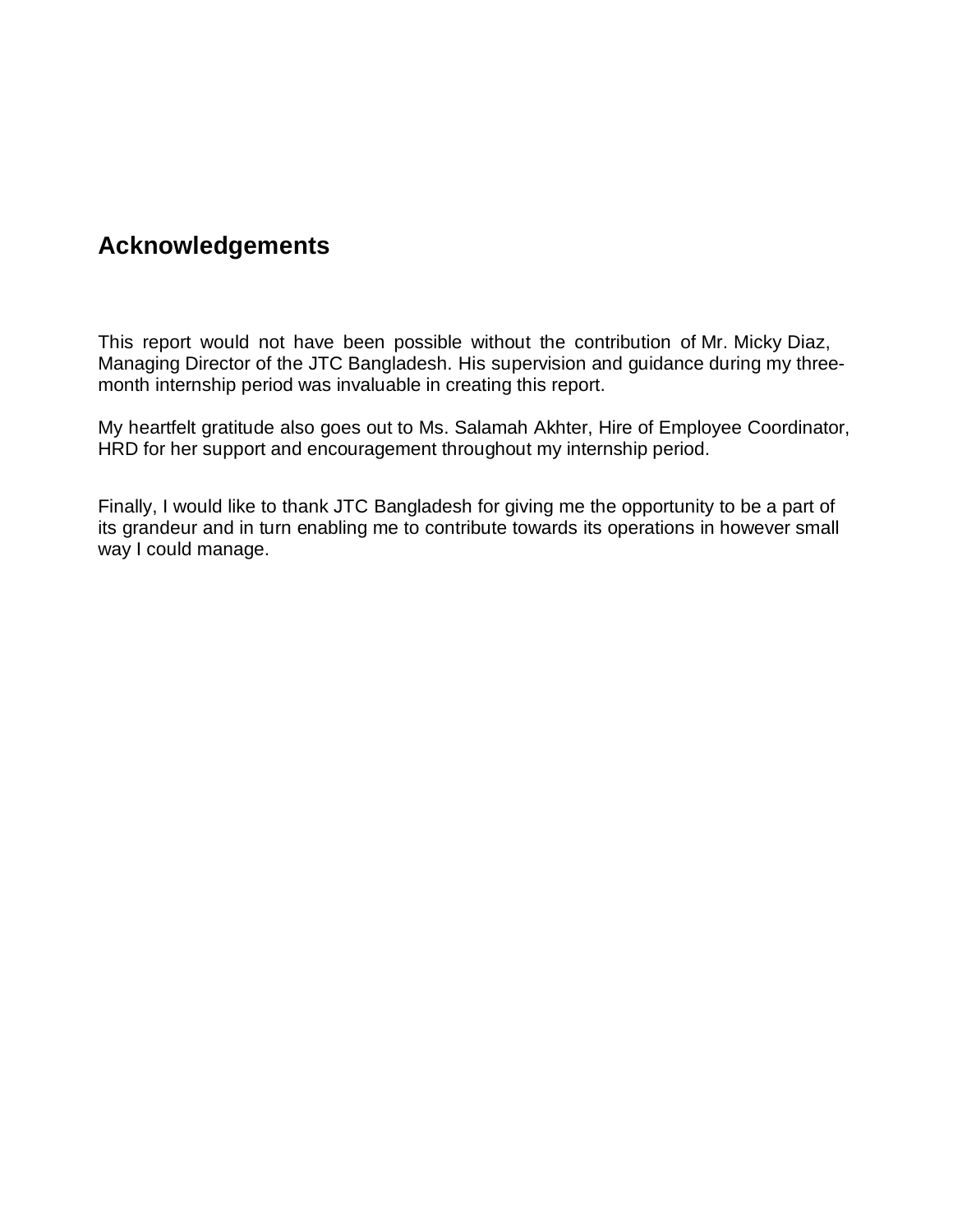# **Executive Summary**

JTC is a privately owned international freight forwarder and logistics service provider. During its thirty-plus year history, JTC has experienced exponential growth based on the vision and energy of its founder Mr. Micky Daiz, who today remains Chairman. JTC has built a global network of quality agents offices that deliver a consistent level of high service and performance to its customers.

The company was founded in 1978 in Dhaka, Bangladesh. From modest beginnings by the late 1980's JTC had expanded its network through agents offices in Europe and the Far East to include Milan, Rome, Florence and Tokyo to meet the demands of its growing customer base. By 1988 JTC became the #1 ranked IATA Freight Forwarder in Bangladesh.

In the 1990's JTC was expanding into the Americas through agents network of offices both in North and South America. At the 25 year anniversary meeting held in 2003, the agent office network had grown to representation in over 62 countries.

JTC has utilized its strength in the Bangladesh market to fuel its growth in other areas of the world as well. JTC is a traditional freight forwarder in the sense that forwarding services are the foundation of the group and the reason behind its explosive growth. JTC" solid freight forwarding background has fostered expansion into areas outside of its traditional offerings, secure in the knowledge that there is a firm foundation for all such Value Added Services.

While agents in Europe and the USA can be expected to play a huge role in our organization, significant importance has been set lately on expanding our coverage within the Asia Pacific Region.

JTC has also made significantly increase their business through agents in the Latin America markets. Firm in the belief that agencies, while beneficial in many aspects, do not always give the level of control required, JTC is doing business through agents offices under its own banner in Argentina, Brazil, Chile, Colombia, Ecuador, Peru, Uruguay, Venezuela, and Panama. This allows us to guarantee a level of service to these countries, which JTC considers to be of primary importance, especially in a market as variable and specialized as Latin America.

*Today JTC representation covers 80+ countries, +240 agents offices & agents worldwide.*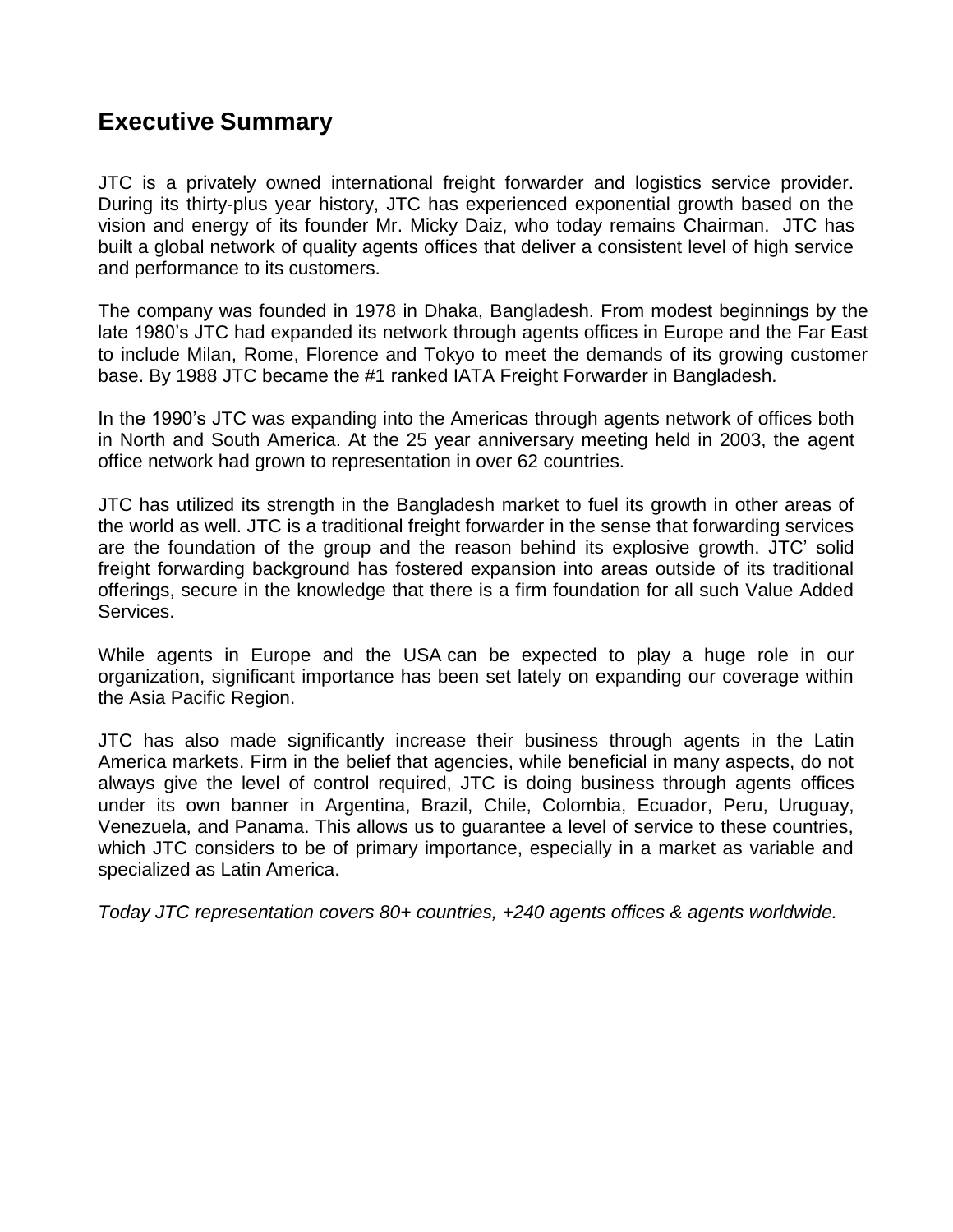# **Table of Contents**

| 1.3                                                       |
|-----------------------------------------------------------|
|                                                           |
|                                                           |
|                                                           |
| 3.1                                                       |
| 3.2 Flow of                                               |
|                                                           |
|                                                           |
|                                                           |
|                                                           |
|                                                           |
| 5.2 Learning from the                                     |
| 5.3 Findings &                                            |
| 5.4 Recommendations for the Employee Augmentation Process |
| 5.5 Overall Observations for                              |
| Chapter 6:                                                |
|                                                           |
|                                                           |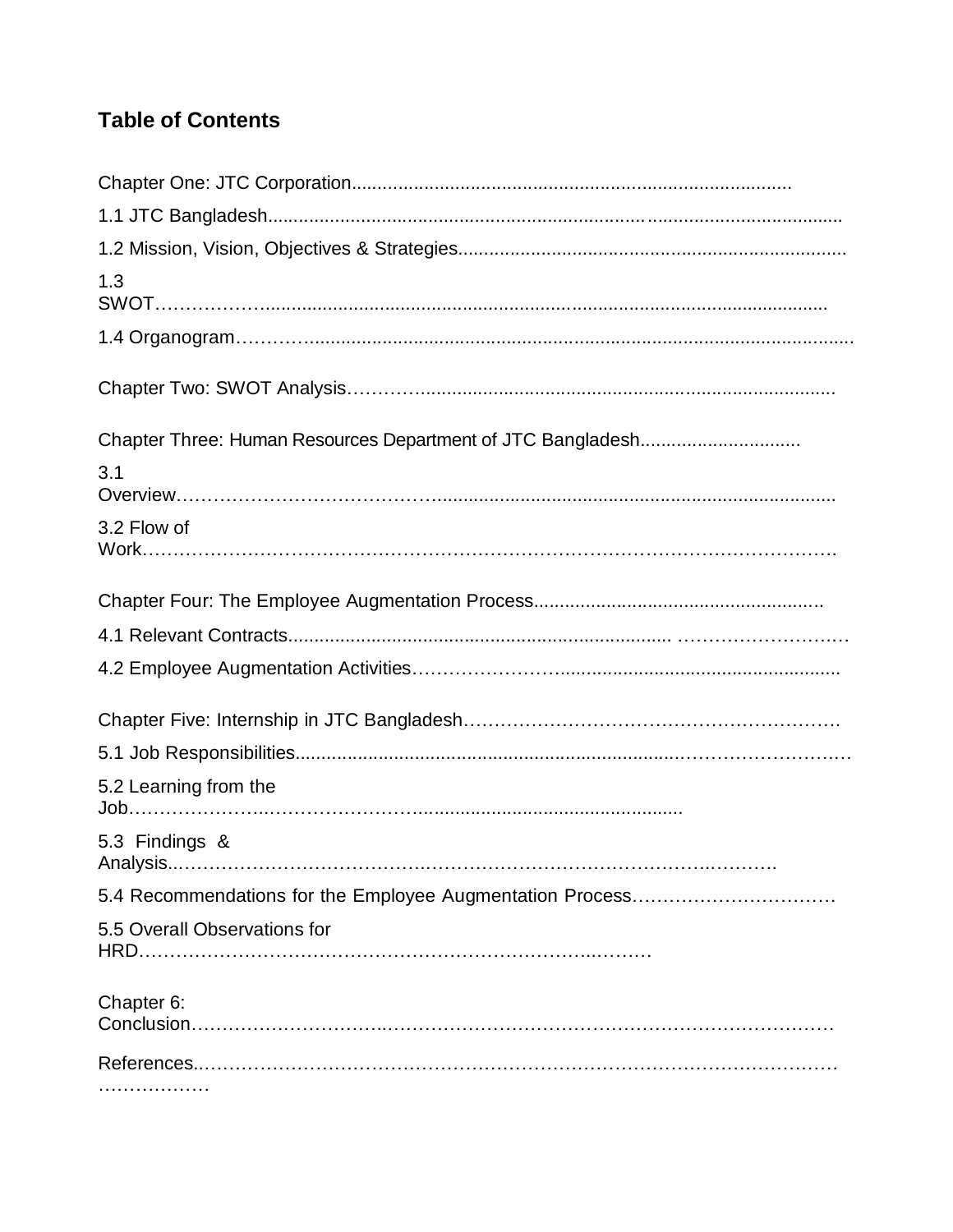# *1***. JTC Group of Companies - Company background**

JTC Cargo International and Jane Trading was established in 1978 in Bangladesh by Mr Micky Diaz. Since then till now they are offering services to their customers both at home and abroad. They have offices in Bangladesh with its Head office located at Banani, Dhaka. Other 2 offices located at Dhaka Airport and Chittagong. This company is acting as the local agents of various Overseas principals in Bangladesh. Gradually they have gone diversification and spread out their core investments into various sectors like, Customs Clearances, Supply Chain Solutions, Ocean Carriers, and Airlines GSA representations, Inland Container Terminal Management, Hotel & Restaurant, Garments and Accessories business, Lateron they have brought all business under banner of JTC Group of companies. JTC Cargo International is a subsidiary of JTC Group of Companies.

JTC Cargo International has worldwide network connection. They have now operations in USA, Canada, Latin & South American, Germany, France, Nederland, Belgium, UK, Finland, Austria, India, Pakistan, Sri Lanka, Nepal, Myanmar, Vietnam, Mauritius, Madagascar, Qatar, Kuwait, Egypt, the United Arab Emirates, Kazakhstan, and Nigeria They are handling Air & Sea shipments, Customs Clearing, Warehousing and Project cargo.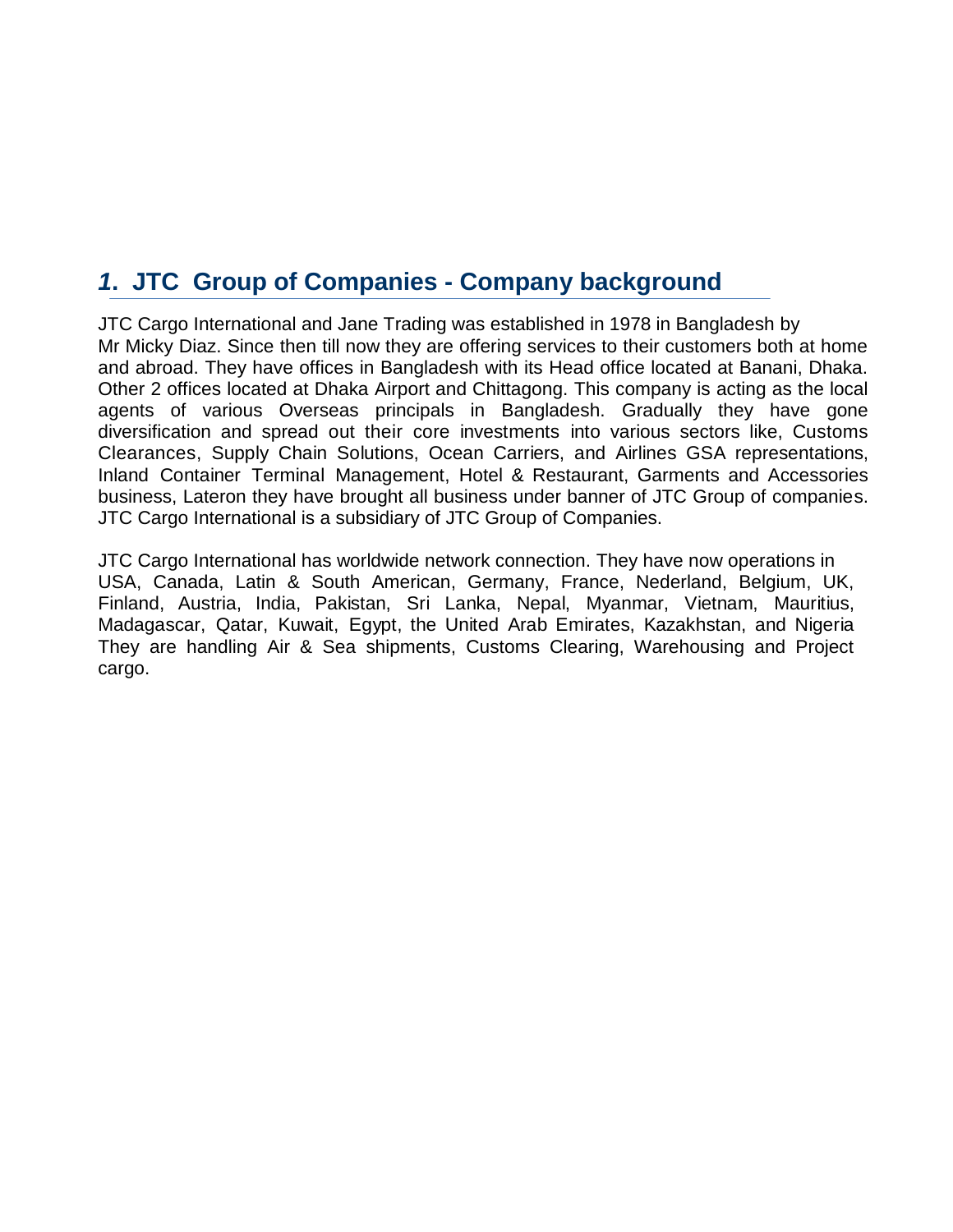# **Origin of Services**



JTC offers following service to the customers both home and abroad.

- 1. Air Freight
- 2. Sea Freight
- 3. Customs Brokerage/Clearance
- 4. Warehousing, Distribution & Transportation
- 5. Quantity and Quality Checking Service

With diverse methods and analytics, JTC analyses the logistics process chain and works together with clients to develop the most efficient supply chain landscape.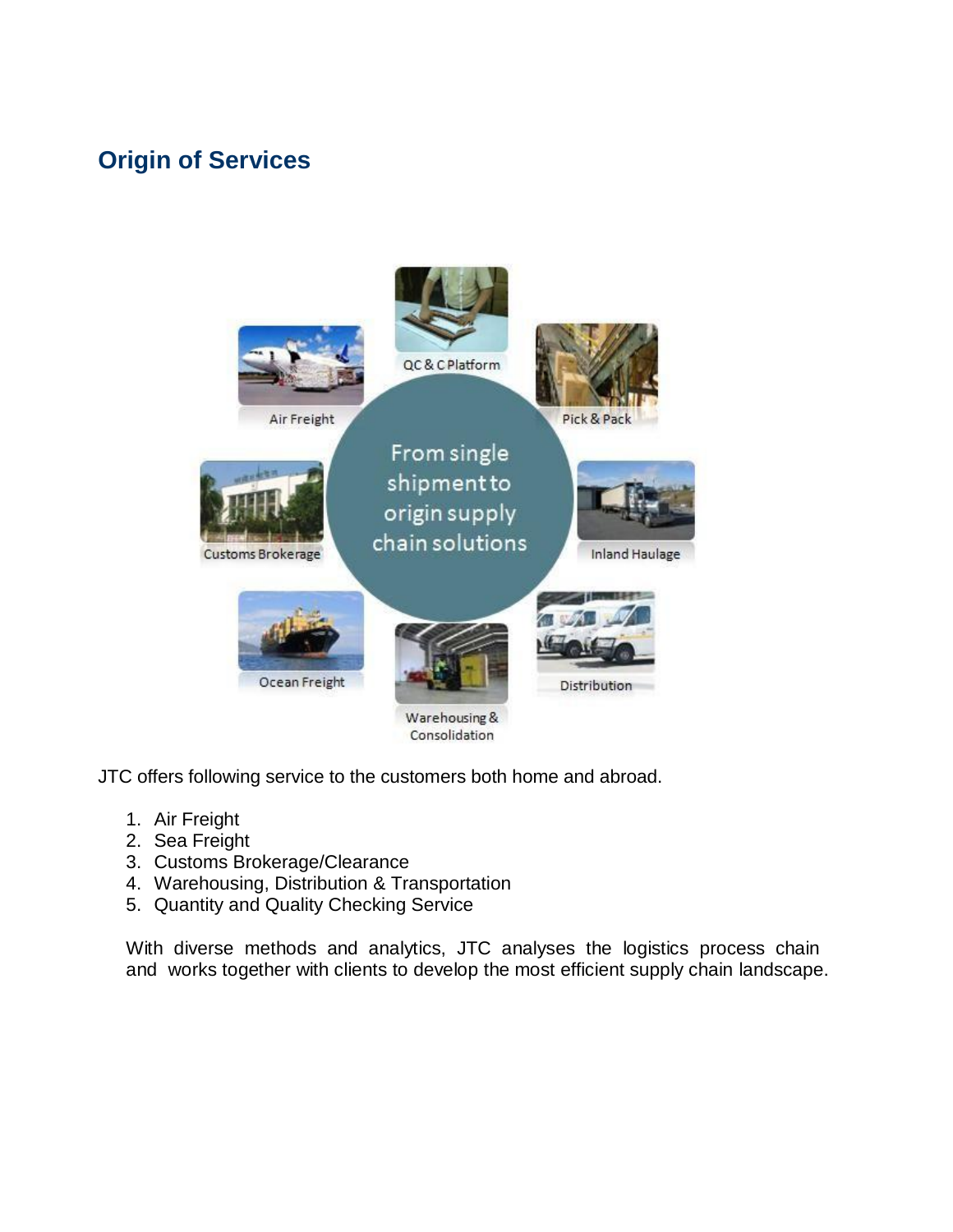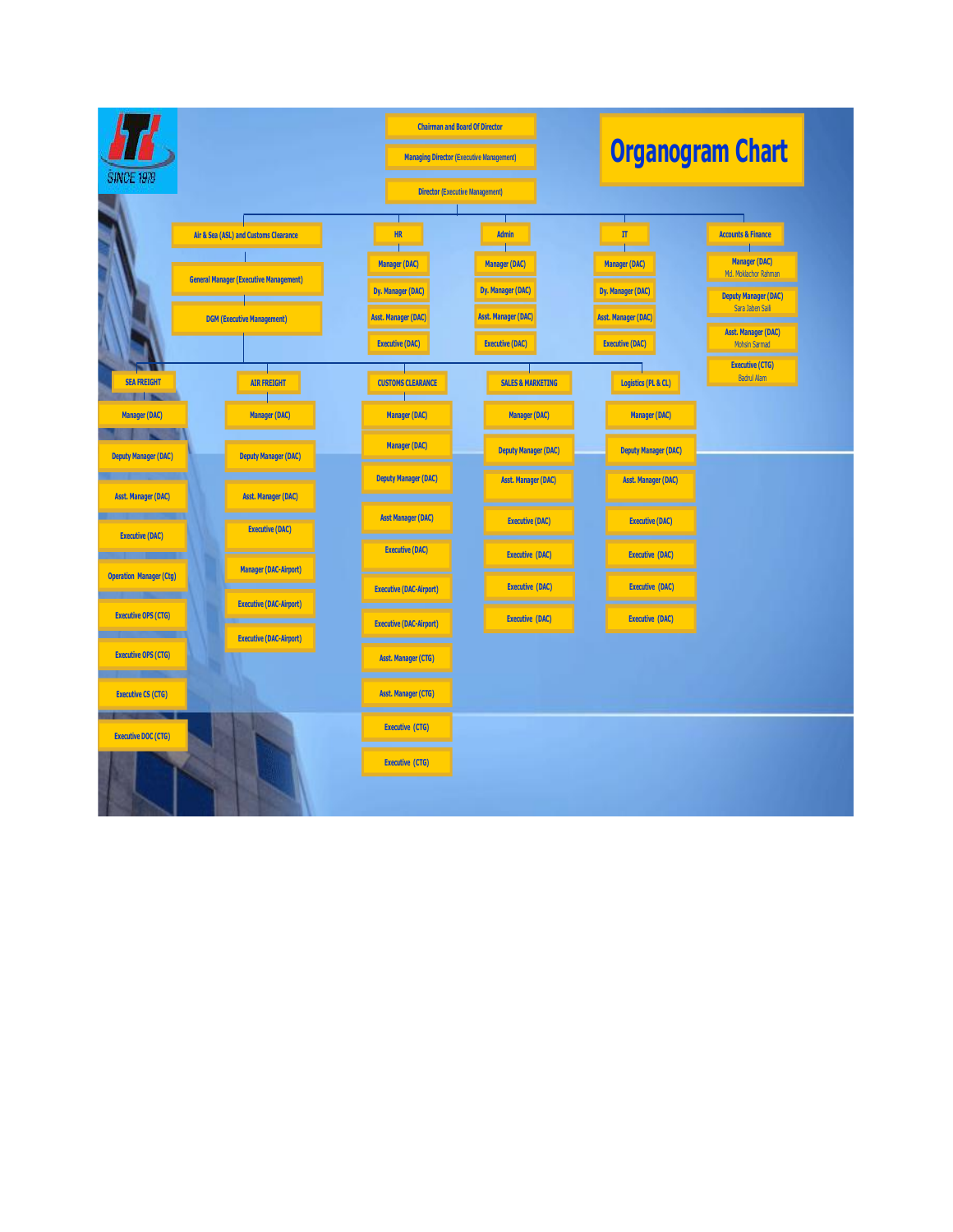# **Ocean Carriers Partners**

JTC uses many shipping lines for their Sea Export and Import shipments. They have rate, space and equipments agreements with all the major shipping lines in the local Bangladesh shipping Market.



# **Airline Partners**

JTC uses many Airlines for their Air Export and Import shipments. They have rate, space and equipments agreements with all the major Airlines lines in the local Bangladesh Air Market

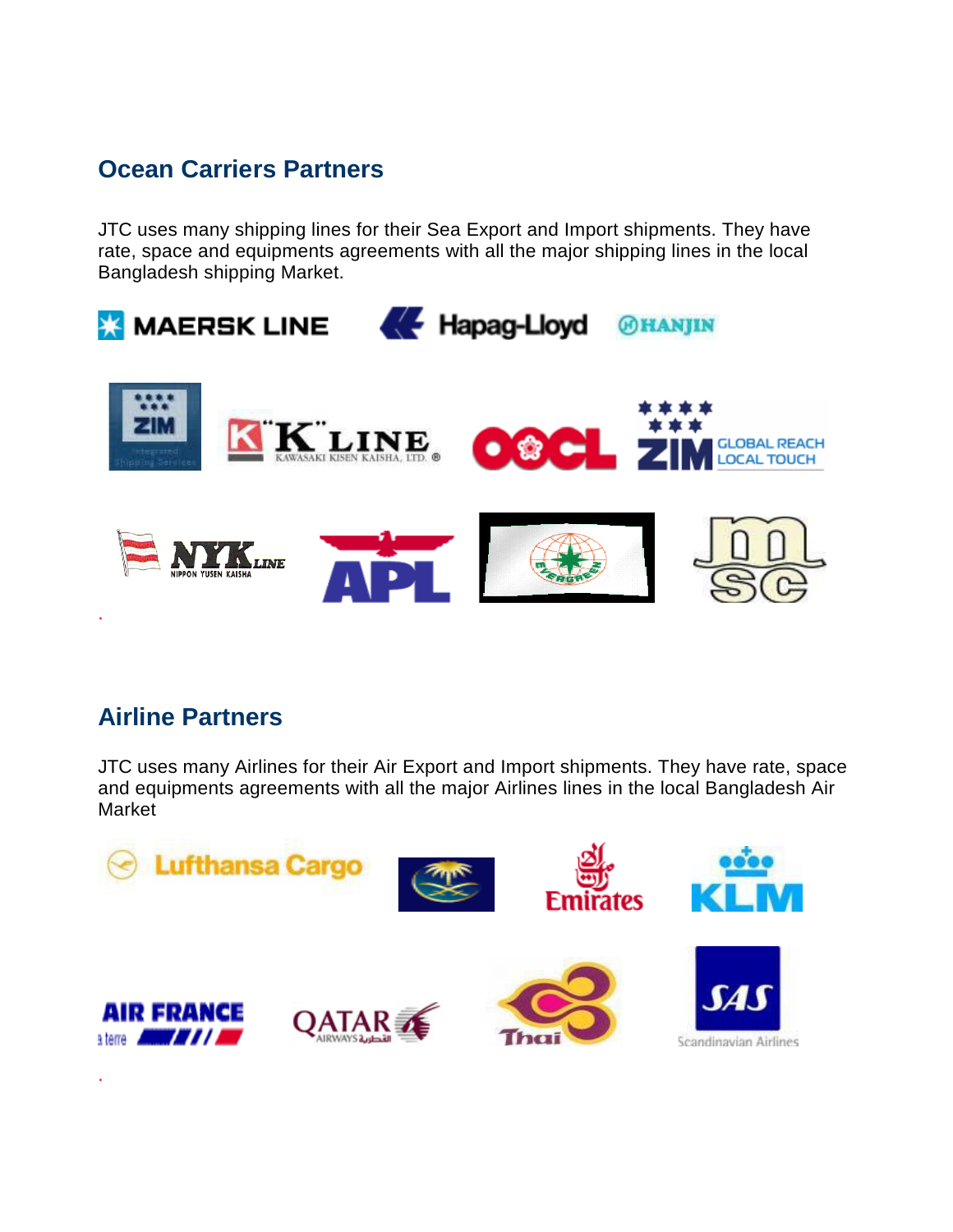# **Corporate Social Responsibility**

JTC Foundation was set up to assist Non-Governmental Organizations (NGOs), individuals and organizations to eradicate child labor and provide guidance, direction and help to improve lives of under-privileged children.

JTC Foundation also provides Legal Aid to the unprivileged prisoners who are in false custody and are financially incapable of availing proper legal support. Legal Aid Society for the Unfortunates (LASUF) has been formed to give an opportunity to those falsely accused.

The CSR initiatives are aimed at eradicating child labor, empowering women, providing legal aid, rehabilitation, social awareness programs etc.

# **The freight forwarding business**

Freight forwarding is a company that deals in international import and exports shipments. While it doesn't physically involve itself in the production of goods, it acts as an intermediary between the client and various transportation services. Very simply, Freight forwarding is a service industry that involves moving goods around the world on behalf of importers and exporters. Freight forwarders specialize in moving cargo. They also arrange customs clearance of goods, and maintain all documentation. It takes the responsibility of sending goods/cargoes from one international destination to another and involves a whole host of carriers, requirements and legalities. A freight forwarding service handles the considerable logistics of this task for the client, relieving what would otherwise be a formidable burden. It takes the liability that products will reach its specific destination by an agreed upon date, and in good condition. It uses different kinds of transportation services such as- air freighters, trucking companies, rail freighters and most importantly ocean liners. Freight forwarding services negotiate the best possible prices for the transfer of goods using the most economical route by working out various bids and choosing the one that best balances speed, cost and reliability.

Today freight forwarders" activities include the following functions:

 To act on the customers" behalf to procure the most suitable transport and shipping services.

 $\Box$  To undertake the arrangement of the routing and choice of mode for the customer, together with any ancillary service such as customs clearance or packing. This level of involvement introduces a higher level of expertise, which the shipper may not always be able to provide.

□□ Offering stand-alone ancillary services such as warehousing, customs clearance, packing and port agency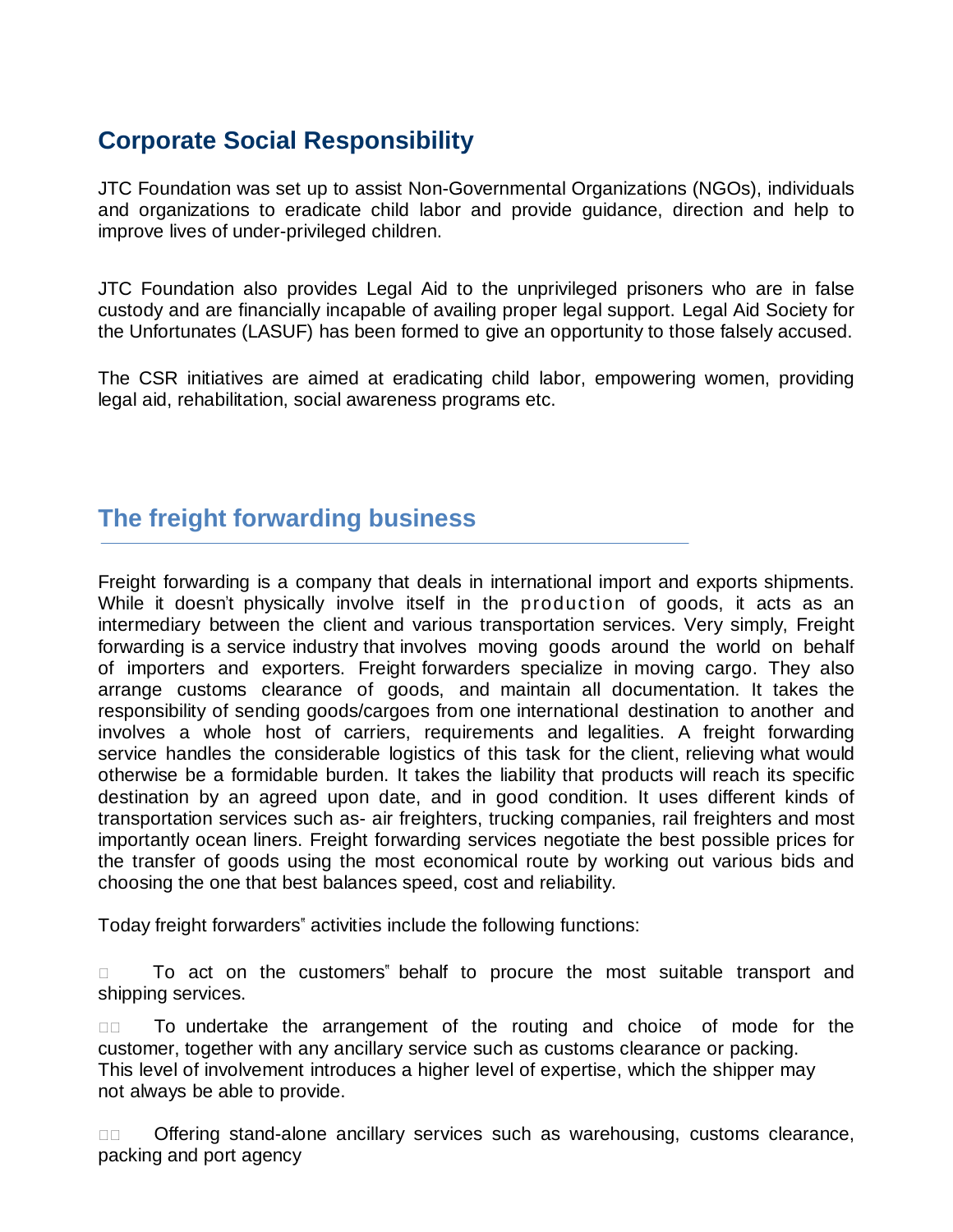General services provided by Freight Forwarders

- $\Box$  International freight forwarding
- □ Air & Ocean services
- □ Import & Export
- □ Custom Clearance Ocean / Air combination services
- □ Air & Sea freight charters
- □ Storage and warehouse
- □ Distribution and Transportation

# **JTC and the Freight forwarding business**

Over the years, JTC Group has grown to be country's leading supply chain solution specialist conglomerate. It is the exclusive supply chain partner for leading global retail chains like Carrefour, Metro, Norton, and C&A. In the freight forwarding business context, JTC Group represents seven freight-forwarding agencies and six shipping lines. In 2006 and 2007, JTC was set to strengthen its presence in Sri Lanka, China and Europe - and has successfully achieved its target. Since then, JTC has focused on the European market, aiming to provide its quality services across the Pacific. JTC covers air freight, ocean freight, warehousing, trucking, import clearance, distribution and custom brokerage, alongside Container Freight Station (CFS) / Inland Container Depot (ICD) services for its global customers.

JTC has separate business entities to meet the growing demand of supply chain solution specialists. While one may think that a single company can cater to the needs of all suppliers/buyers, in reality, JTC is dealing with rival companies in many contexts which make the establishment of different companies a necessity without having to lose profitable business. JTC has three companies handling all of its freight forwarding business-

- **JTC** Logistics
- **JTC Cargo Internation**

While the above companies under JTC Group strives to serve the same purpose, i.e. expand their businesses in the field of freight forwarding, and work in very similar ways, where the main difference lies is in the procedures and rules that individual customers demand compliance with. Each individual/team is given the responsibility of handling with companies in certain geographical areas or are designated to work for a particular large customer (for example C&A).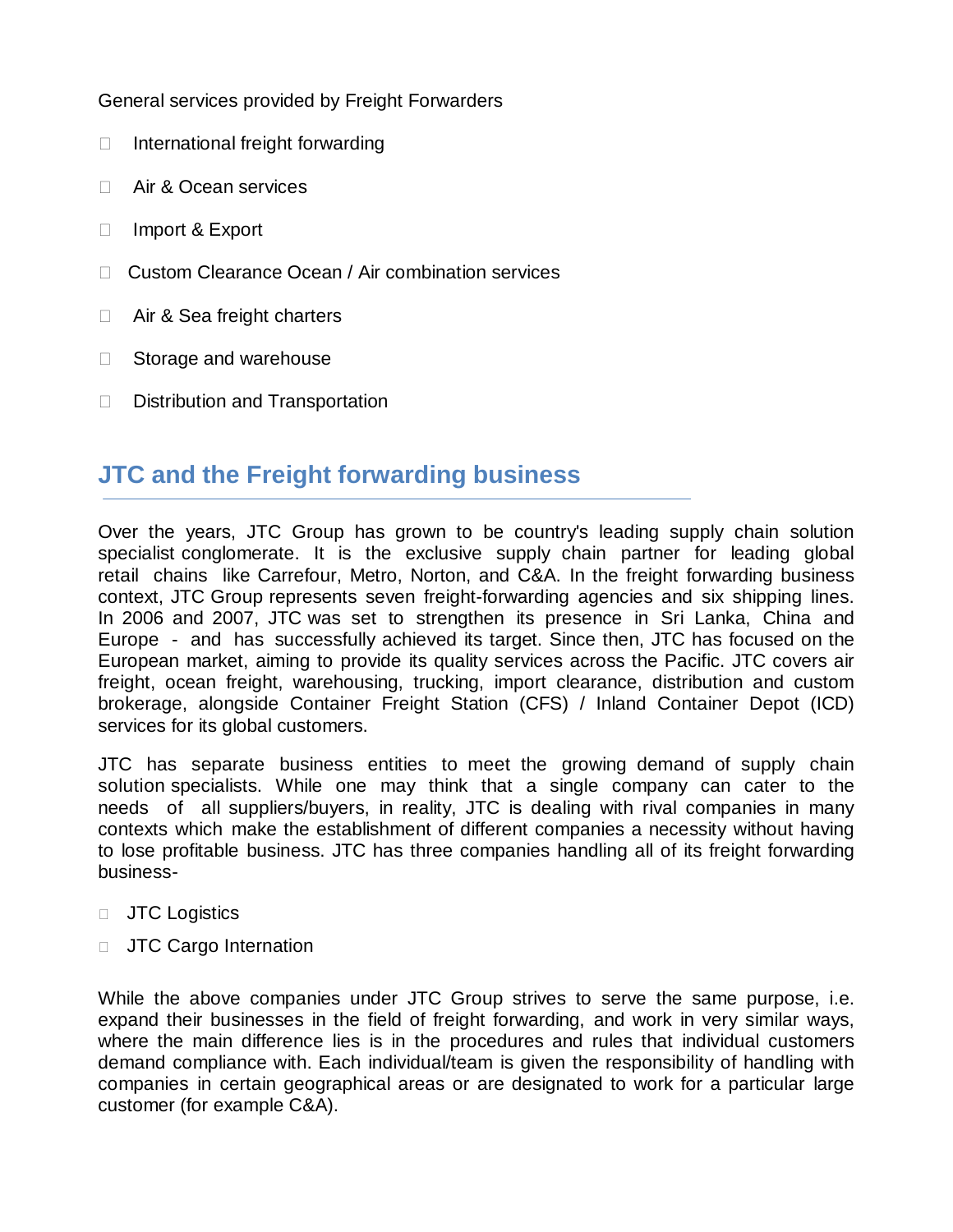# **Payment methods**

The freight charges of shipment are of two types- collect (CC) and prepaid (PP). Collect (CC) is paid at destination port after the goods are safely delivered to their respective end. Prepaid means the final shipper pays freight at load port to a freight forwarder. Once after arrival of cargo at destination, the counterpart office of the said freight forwarder pays freight to main carrier of goods.

### **Forwarder CRM and Sales**

Each of these aforementioned companies has its own respective CRM and Sales teams dealing with different set of customers.

**Forwarder CRM** is a hosted web based Customer Relationship Application developed specially for the Freight Forwarding Industry. Forwarder CRM automates the sales process and centralizes customer data categorized with Freight Forwarding business processes in mind such as standardized locations taken form United Nations Loc odes database (and others) and Harmonized Tariff Codes. Forwarder CRM modules are designed to keep accurate and categorical to be used in Logistics Business Processes. Briefly, Forwarder CRM is the business software for freight forwarding industry worldwide.

Freight forwarders sell organization, coordination, consolidation of various services which aim at the proper movement of customer's freight from one location to another. For the sales people, it is important to know what customers are actually looking for and use this knowledge to their benefit by offering customized services. Salespersons are required to have intensive knowledge about the potential customers before designing their offerings as there is a matter of time constraints while approaching potential customers. New customers are vital to the expansion of freight forwarding business, and salespersons are the liaison between JTC and its customers in keeping them satisfied and for bring future business for the company.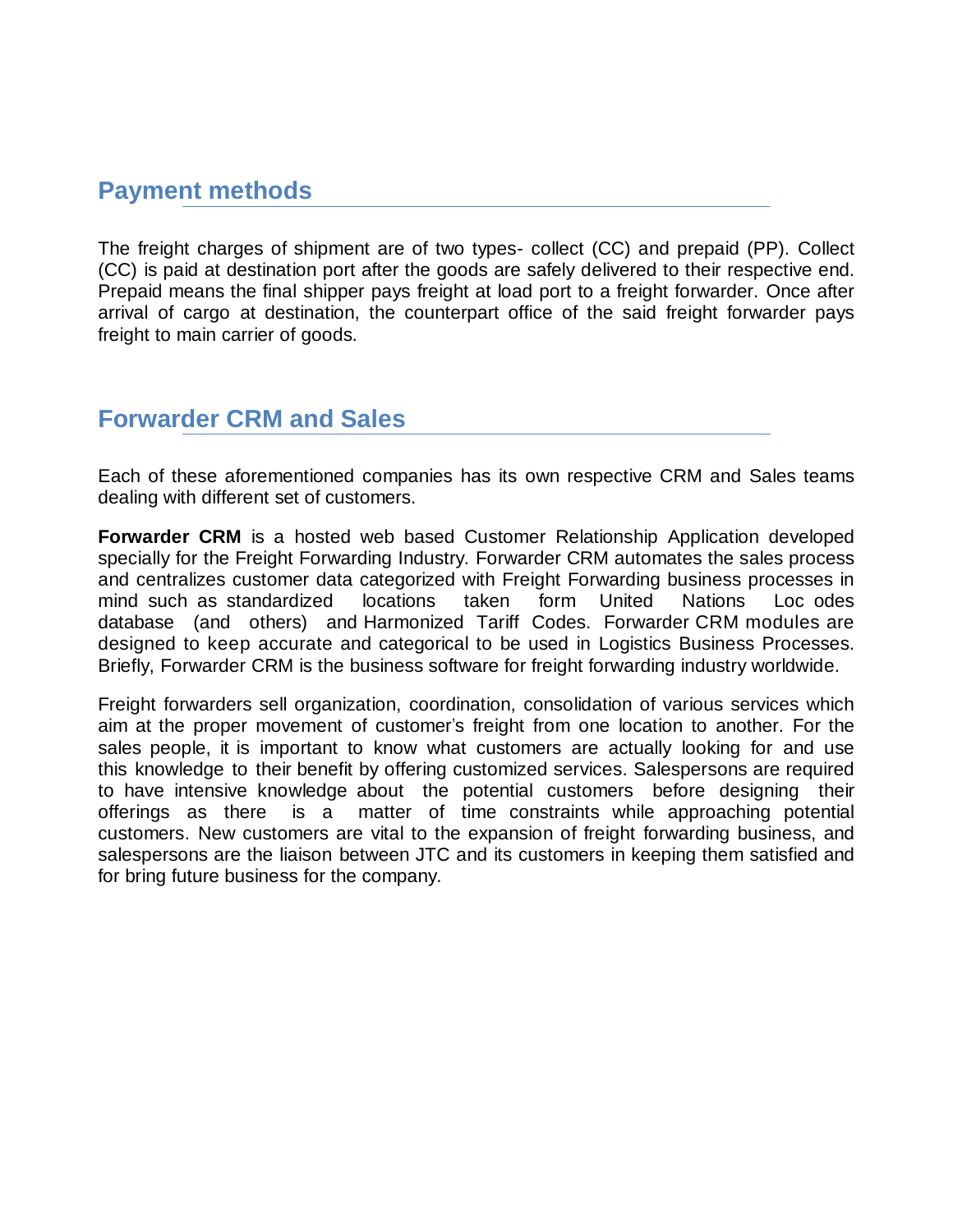# **JTC Logistics-Freight forwarding (FF)- Export**

As discussed previously, the freight forwarding companies in JTC operate in similar ways. JTC Logistics handle shippers who send their cargoes in countries in a number of European countries. Before goods can be accepted for transfer, the supplier of the goods is required to send a commercial invoice and the packing list to the freight forwarders. Commercial invoice and packing list are documents containing detailed information of cargoes for export. Upon the receipt of these two documents, which initiates the freight forwarding activities, the freight forwarding company takes the follows steps:

- $\Box$  Look for cargo hand-over date and check for the vessel schedule accordingly
- $\Box$  Seek approval from the agent of the buyer of goods for authenticity of transaction
- $\Box$  Check for vessel schedule and booking vessel

 $\Box$  On the successful confirmation of vessel, a booking number is generated which is later used for the bill of lading. The bill of lading is issued by the shipping company acknowledging the receipt of the goods mentioned in the bill, for shipment on board of the vessel. The B/L is the legal document to be referred in case of any dispute over the shipment. It contains:

- $\Box$  The shipping company's name and address
- $\Box$  The consignee's name and address
- $\Box$  The port of loading and port of discharge
- □ Shipping marks and particulars
- □ Number of packages and the goods
- Gross weight and net weight
- **Freight details**
- □ Name of the vessel
- $\Box$  Signature of the shipping company's agent
- $\Box$  JTC forwards the container booking number to port link.
- $\Box$  JTC prepares a stuffing plan and forwards the stuffing plan to the portlink.
- □ Sending shipping advice and pre-shipment alert documents to respective counterparts
- $\Box$  The B/L is prepared

 $\Box$  A payment of Taka 1200 is taken from the shipper as a charge of the B/L, and Taka 500 for the release of House Bill of Lading.

 Upon the payment, the B/L is handed over to the shipper (a signed copy of the B/L is kept with the freight forwarder as evidence of document release).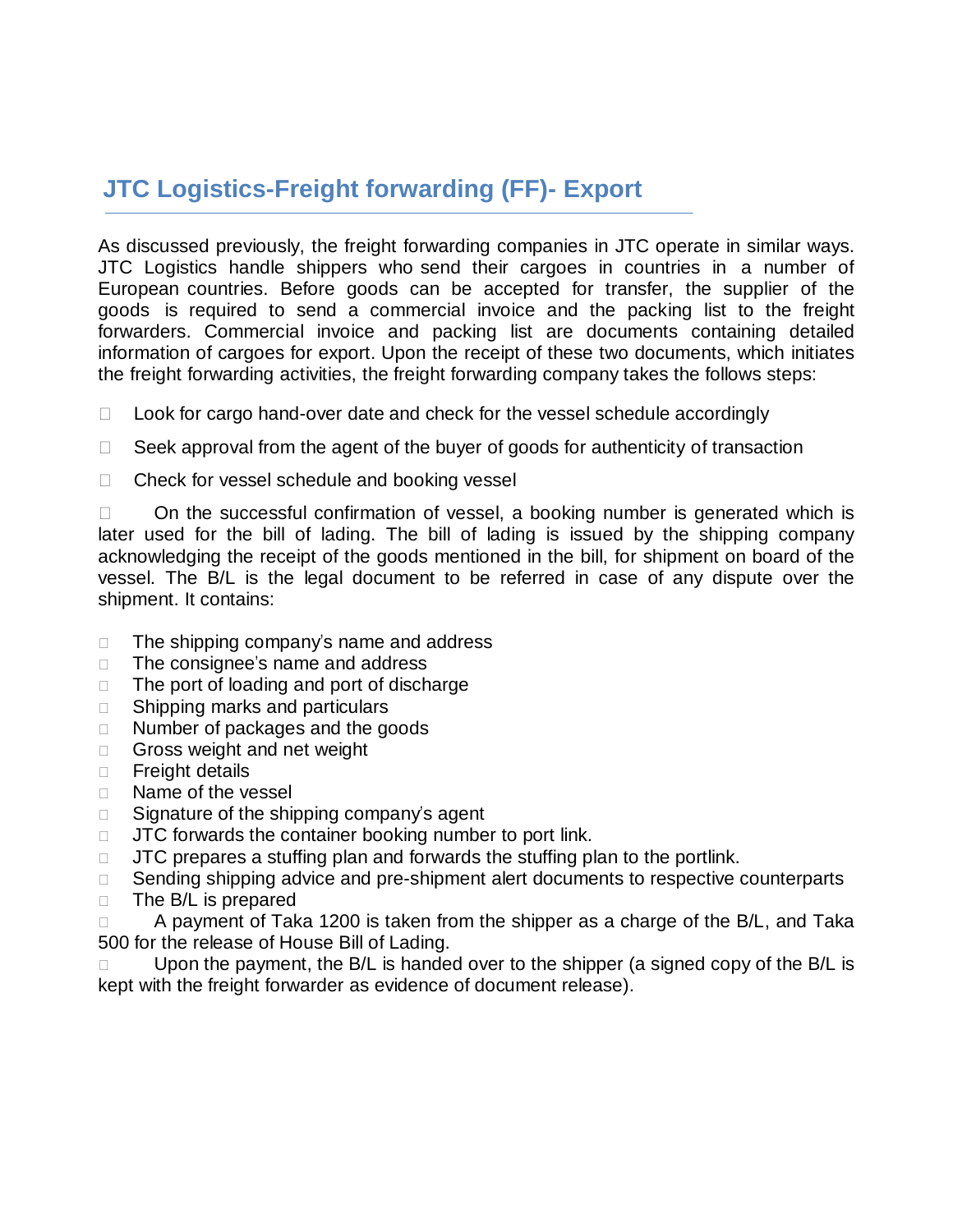Air freight is preferred by suppliers in many contexts. Mostly, it is the factor of urgency that persuades suppliers to use this expensive mode of transport. Air freight is somewhat three times more expensive than sea freight and is therefore a mode of transportation that is most often considered the last option for suppliers as it slashes their profit margin significantly.

The air freight operations are described by the following:

Once after receiving booking of air freight from supplier, which is accompanied by the commercial invoice, packing list (containing quantity, style, weight of cargoes, etc), JTC seeks the buyers<sup>"</sup>/agent's approval before making a booking with the airline. Upon the confirmation of the space booking with the airline, the cargo processing activities are initiated by JTC.

When a space booking must be made with an airline, JTC takes the factor of cost, space and service under consideration and selects a service that can perform satisfactorily at reasonable price. JTC keeps the supplier updated about the advances and makes inquiry about the arrival of cargoes in its warehouse and the completion of all export related documentation. A house airway bill is issued by JTC to the shipper stating all details of the cargoes to be transferred; this is for the benefit of the shipper so that all export related documentation can be completed by him/her in due time.

Once JTC is informed about the completion of the documentation of export, it obtains a plan from the airline and once after goods are delivered to JTC"s warehouse, a cargo delivery receipt is issued by JTC and they are transported and loaded to aircraft within due time and flown to the buyer. A master bill of lading is issued by the airline in the freight forwarders" name as a proof that the airlines has received the goods and is liable to send the goods in good condition to the recipient of the goods. On the buyer"s end, the buyer"s agent receives the goods from the airlines.

#### *JTC Logistics Ltd*

JTC organizes shipment to get goods from the supplier to the buyer. JTC does this shipment either through air or sea, which depends on the buyers" specifications. In this whole process of freight forwarding, two groups of people work, one is the sales group which mainly creates the business or arranges the booking and the other one is CRM which mainly run the whole process after the booking till releasing the cargo. GFL is mainly involved in the export and import of garments accessories.

Like all other freight forwarding wings of JTC Group, the sales team plays a vital role in bringing clients for the company. They maintain clientele and visit new potential customers on a regular basis to get more business for the company. The roles of the sales team at JTC can be summarized as follows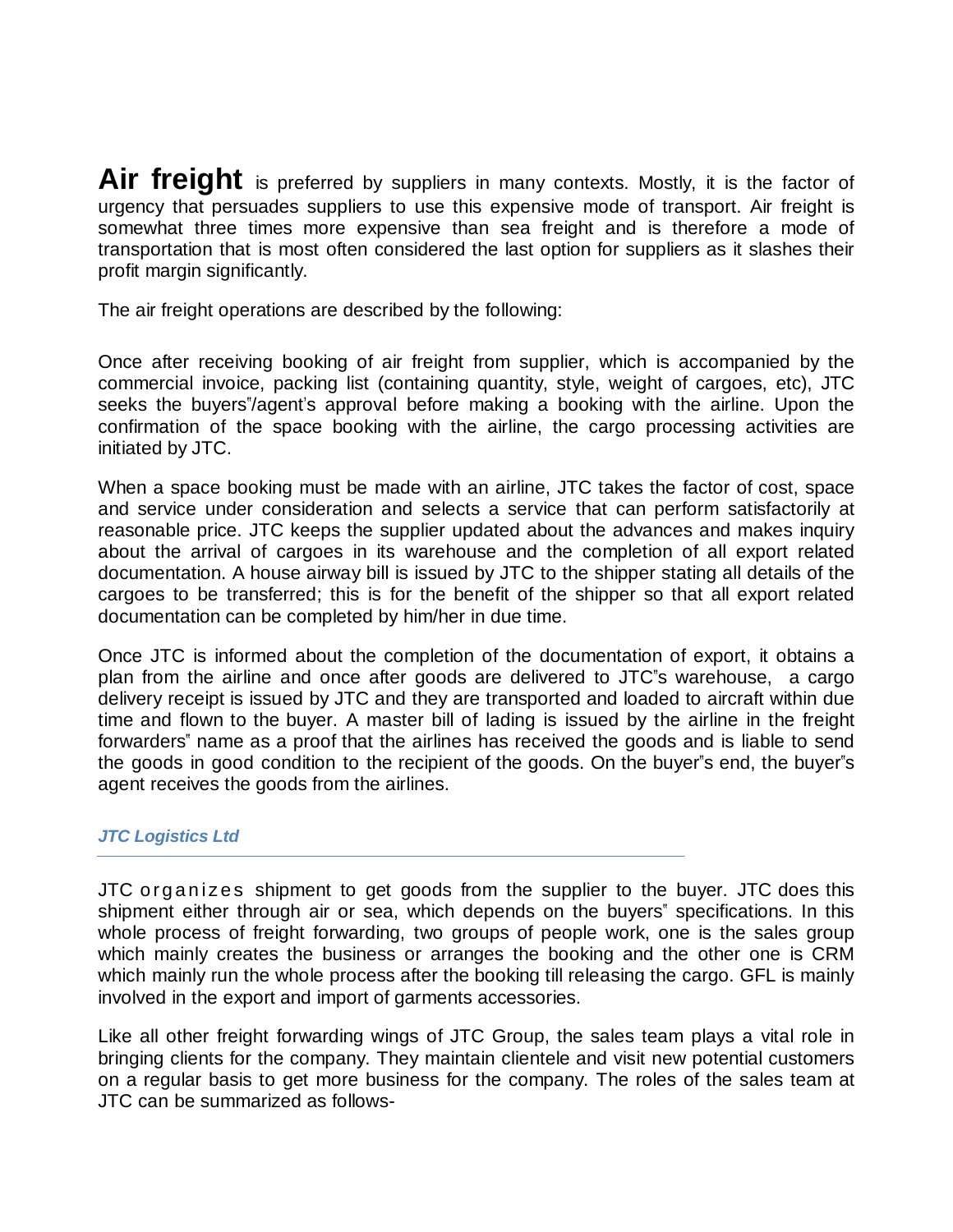$\Box$  C r e a t e new clientele and maintain good relationships with existing ones

 $\Box$  D i s c u s s scopes of providing better service and solving existing problems of suppliers

 $\Box$  Introduce additional services like clearing and forwarding to provide one-point service to customers (suppliers)

Once the sales team has successfully reached an agreement with the customer, the supplier sends the commercial invoice and the packing list to the CRM and the freight forwarding activities commence. The following are the activities that are done by the freight forwarder in order to send the goods to its final destination:

 $\Box$  Look for cargo hand-over date and check for the vessel schedule accordingly

- $\Box$  Seek approval from the agent of the buyer of goods for authenticity of transaction
- $\Box$  Check for vessel schedule and booking vessel

 $\Box$  On the successful confirmation of vessel, a booking number is generated which is later used for the bill of lading. The bill of lading is issued by the shipping company acknowledging the receipt of the goods mentioned in the bill, for shipment on board of the vessel. The B/L is the legal document to be referred in case of any dispute over the shipment. It contains:

- $\Box$  The shipping company's name and address
- $\Box$  The consignee's name and address
- $\Box$  The port of loading and port of discharge
- □ Shipping marks and particulars
- □ Number of packages and the goods
- Gross weight and net weight
- **Freight details**
- □ And name of the vessel
- □ Signature of the shipping company"s agent

 $\Box$  JTC forwards the container booking number to various OFF-Docks like Incontrade, Portlink

 $\Box$  JTC prepares a stuffing plan and forwards the stuffing plan to the shipping line

□ Once shipping line"s advice is received, a bunch is created, followed by a system update Essak Brothers. Etc, etc

□ Sending shipping advice and pre-alert docs to respective counterparts

- $\Box$  The B/L is prepared
- $\Box$  A payment of Taka 1200 is taken from the shipper as a charge of the B/L

 $\Box$  Upon the payment, the B/L is handed over to the shipper (a signed copy of the B/L is kept with the freight forwarder)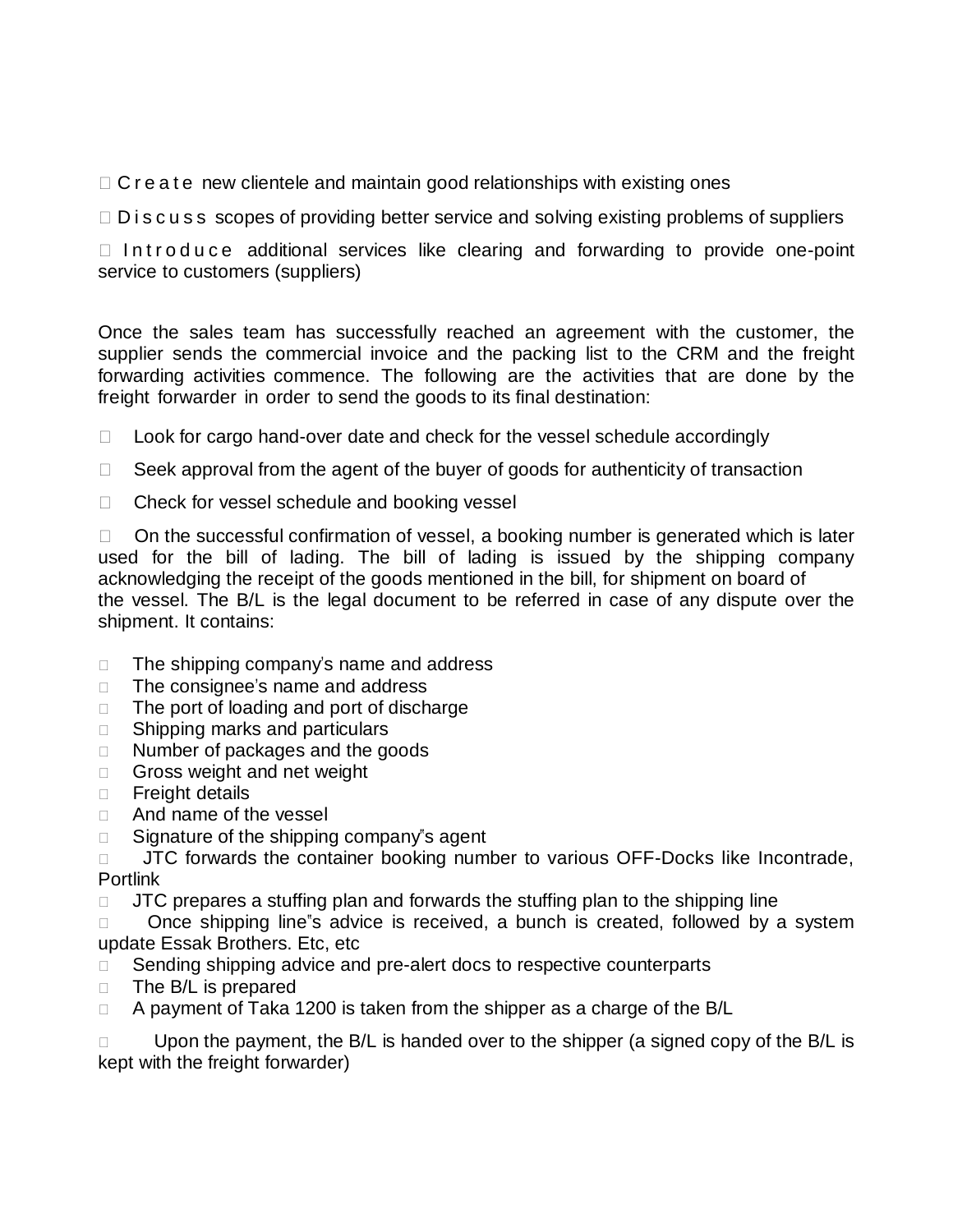# **Freight forwarding –Import**

Initially, both freight forwarding export and import activities were dealt with simultaneously. However the level of import has significantly increased over the years which have made it necessary for a freight forwarding company such as JTC to have its own separate wing dealing with its import activities. Approximately, 50,000-60,000 containers/teu are imported every month in the country out of which, on an average, 3000-3500 tues import are handled by JTC. Currently, JTC imports both air and sea freight and has its networks all over the world and has offices in inland container depot and at the airport to manage the import activities. The major commodities that are handled by JTC are electronics, fabrics, tiles, cars, etc.

### **Import operations**

Import activities start from approaching the importers which is done by the import sales team of JTC. After the importer has completed all L/C formalities, salespersons meet importers and offer an agreeable rate to the importer for handling the freight forwarding and an agreement is reached. Salespersons obtain suppliers" details (the exporter in this context) and provide partner- details which are then followed by a series of CRM activities.

The exporter is requested to provide information regarding the cargo status – the date of cargo arrival in the importer's country and is required to fill up a "booking form" which obtains relevant information about the cargo such as port of loading, port of destination, container type, etc. A shipping order is generated against this information to the shipping line and the exporter is notified.

The exporter collects the specific container from the depot and the stuffing of cargoes is done. The exporter then places the container in the port to be handed to the port authority within 48 hours before the cut off is established. The inspection team at the port tests the cargoes and checks its conformity. Once cargoes are on board, all documents regarding the import are drawn up in the following 5 days. The master bill of lading is one of such documents that is made by the shipping line and contains all details of the cargoes that is accepted for transportation from the freight forwarder.

The house bill of lading is a document used by the exporter and the importer. It is used when goods reach their destination as evidence that the exporter has kept his side of the promise. The house bill of lading is forwarded to the importer who submits it to its local bank of L/C along with the payment for the cargoes and after the successful correspondence between the exporters and importers bank returns the commercial invoice, packing list, L/C copy, certificate of origin to the importer. These documents are then used by the importer for clearing and forwarding activities to release the goods from the customs.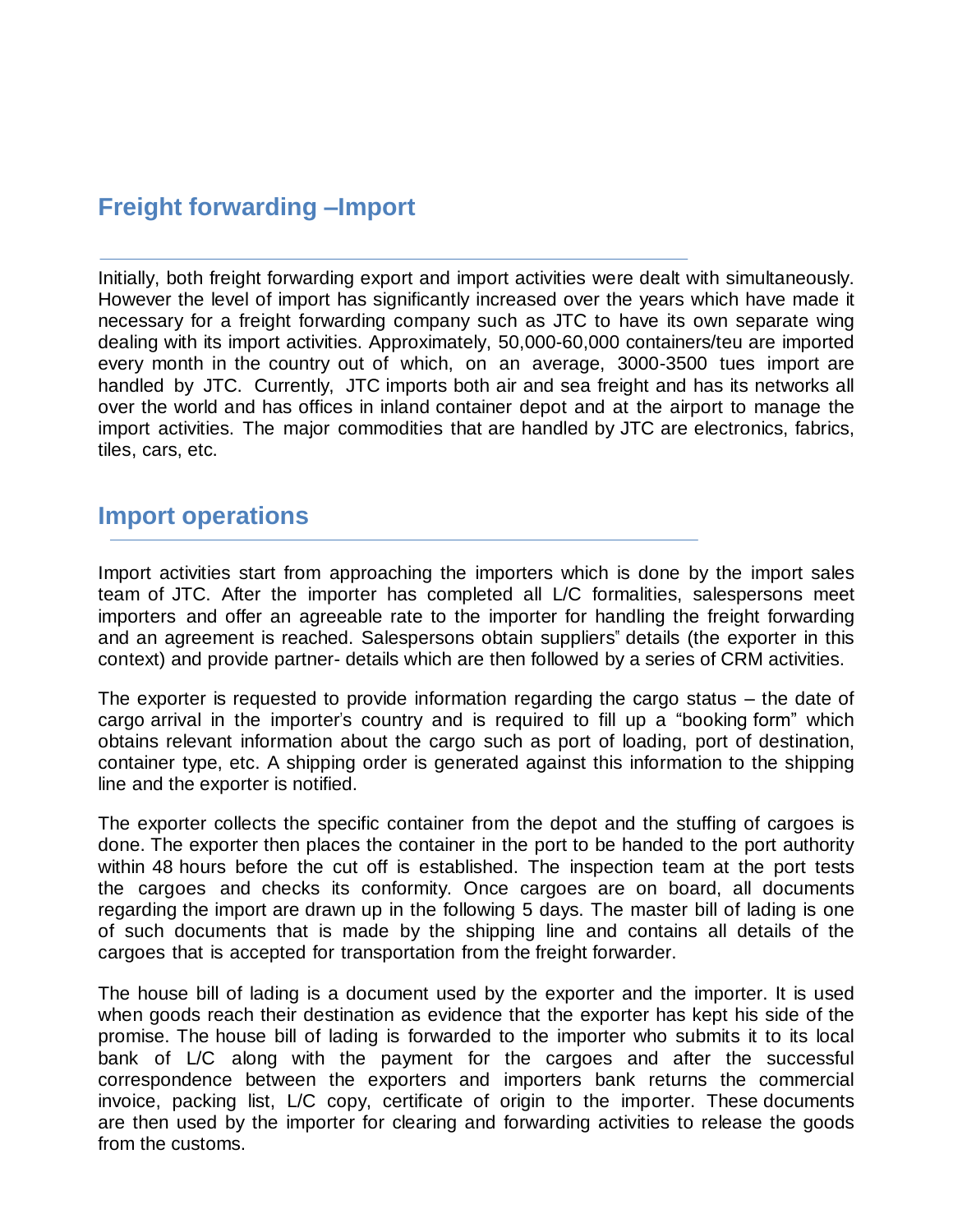After the above processes are taken care of, a delivery order is issued by the freight forwarders addressing the port and shipping line to handover the goods to the importer. The freight forwards obtains its service charges at the rate decided by the sales personnel (at the very beginning). The payment received is called N.O.C (no objection charge). The N.O.C is paid by the impo rter during the release letter is issued or as per the terms decided between the importer and the freight forwarder.

### **CLEARING AND FORWARING (C&F)**

Clearing and forwarding agents act as intermediaries in transactions between shippers and suppliers of logistics services, and are required by customs to represent the owner in the procedures for clearing cargo over international borders. The Government of Bangladesh has rules and regulations regarding the transfer of goods/cargoes in and out of the country and all the operations of C&F encompass abiding these laws. Each individual working at the customs as a representative of the owner of the cargoes is required to have an enlisted identification to work in customs. CHA was established officially in the year

2012, on July 1<sup>st</sup>, to cater the services of clearing and forwarding to exports/importers with its vision of becoming a one-stop-service point in the long term. Whilst there are many companies in Bangladesh competing in the freight forwarding market, the clearing and forwarding services are still an untapped industry that JTC aims to explore.

The following are a discussion of the activities of C&F:

There are basically two parts of the C&F activities; firstly the customs house activities and secondly the off-dock customs activities.

At the customs house, CHA is required to present the following documents for initiating the cargo clearance process-

 $\Box$  The export permit is a legal document that is necessary for a company wishing to export its goods from one country to another. It is issued by the suppliers" local bank (after receiving L/C from buyer) vouching the right for the supplier to export goods to other countries. The company must have an export registration certificate which will certify that the company is eligible to export its commodities to foreign countries.

□ HS Code stands for Harmonized Commodity Description and Coding System. This is the common standard worldwide for describing the type of commodity. Every commodity that enters or crosses most international borders has to be declared to customs by means of this code. This helps in standardizing the codes worldwide. VAT is paid against the HS code.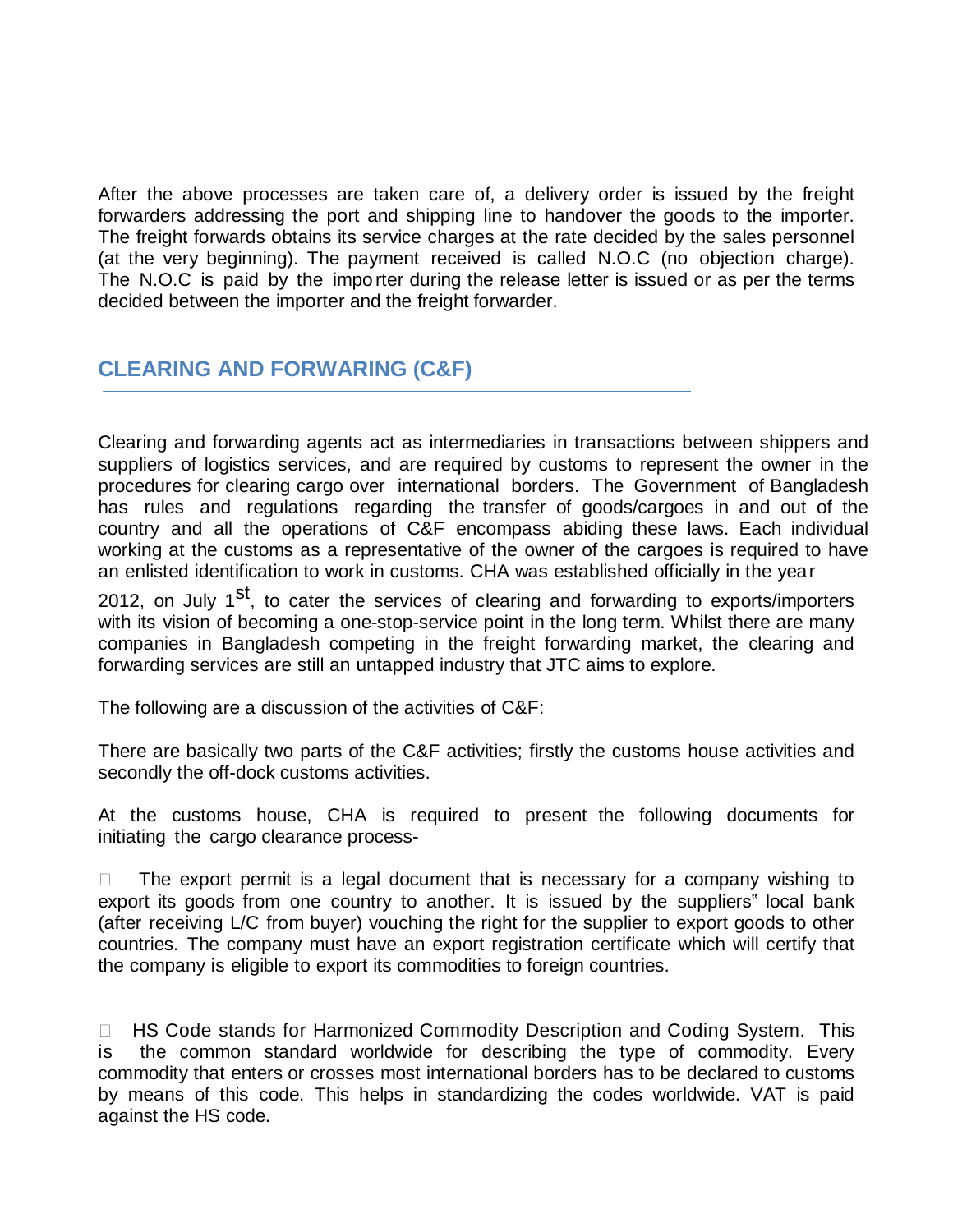$\Box$  Shipping bill is the most important document in the export of goods. It is the main document required by the Customs Authority for allowing shipment. Shipping bill contains all required details about the goods planed to export. It contains copies of the packing list mentioning the contents, quantity, gross and net weight of each package, copies of invoices which contains all relevant particulars like number of packages, quantity, unit rate, total f.o.b, correct & full description of goods, contract, L/C, Purchase Order of the overseas buyer.

It is a requisite for seeking the permission of customs to export goods. It contains a description of export goods by sea/air. It contains a description of export goods, number and kind of packages, shipping marks, and number numbers, value of goods, the name of the vessel, the country of destination, etc. On the other hand, importers have to submit copies of document called Bill of Entry for customs clearance. Later, a copy has to be given to the bank for verification

#### **All documents must be assessed by Customs before the export of goods, followed by goods examination, which is the next part of customs clearance.**

 $\Box$  Customs endorse the shipping documents only after examining the cargoes at the dock. Customs personnel cross-check the goods against their commercial invoice before they can be stuffed.

 $\Box$  There can be situations where the quantity of goods in the invoice doesn the match with the real quantity of goods, in which case there are short shipping certificates (in case of shortage) and amendment certificate (in case of surplus).

# **Suppliers' payment-**

Upon the successful stuffing of the suppliers" cargo for export, the supplier will take the bill of lading and shipping bill documents and request his local bank for payment. Upon receiving the suppliers" request, the local bank will make correspondence with the buyers" bank in the foreign country and, upon successful communication the monetary transaction takes place between the two respective countries" central banks.

# **Raw materials for RMG-**

The BTMA (Bangladesh Textile Manufacturers" Association) certifies the use of local fabrics for the production of ready-made garments. In case the raw materials (fabrics) are imported from foreign countries to meet the requirements of the buyer, a Utilization Declaration must be made. These two elements are vital for the "pass book" for every RMG factory, which records the use of fabrics for RMG production. This is required during customs audit at the end of each year.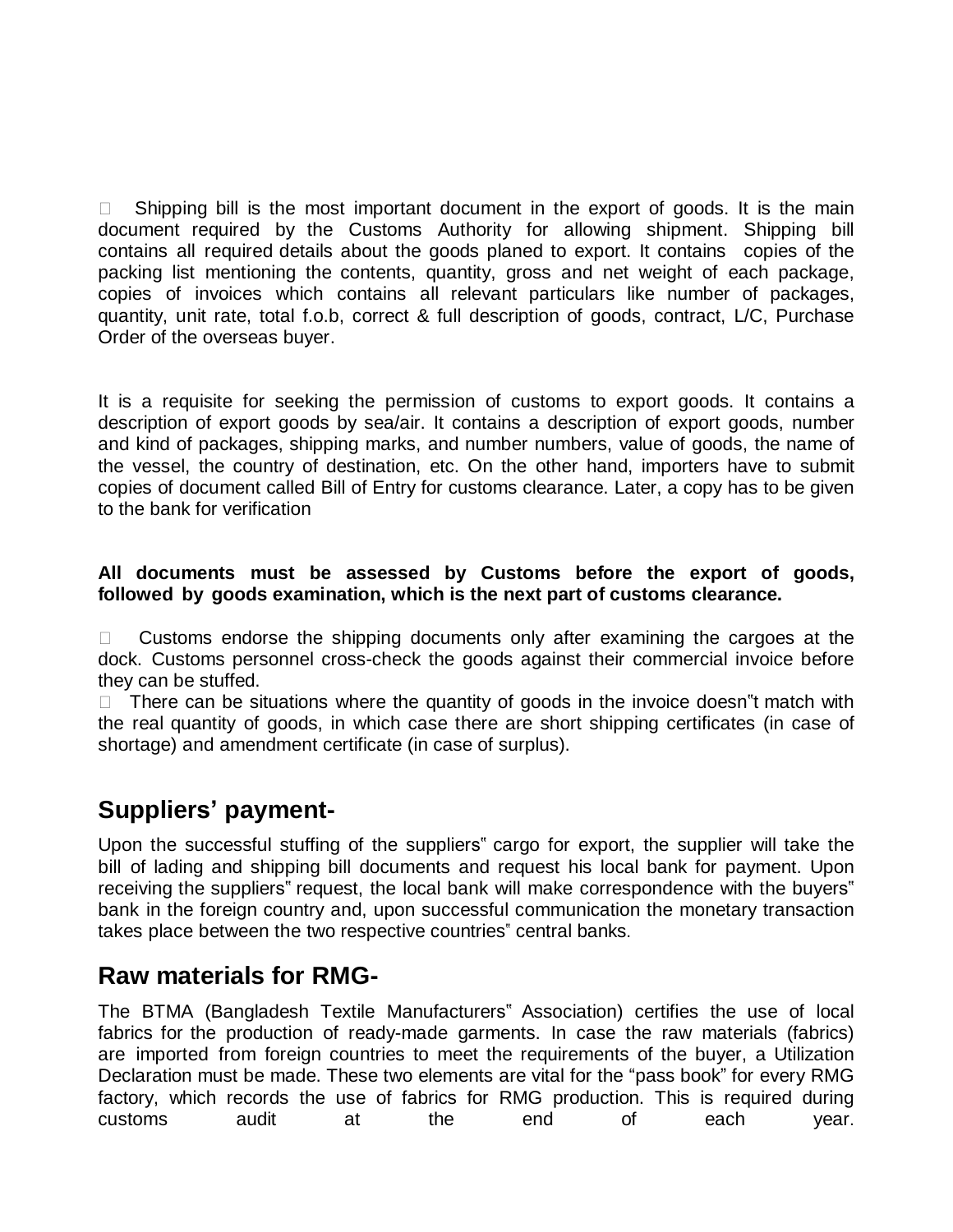# **2. Mission**

JTC people, processes, and technology improve the world's transportation and supply chains, delivering exceptional value to their customers and suppliers. Focused on our customers" needs to provide integrated logistics solutions of outstanding quality and operational excellence to set the standard for excellence in global logistics through total commitment to quality in people and customer service with superior financial results.

### **Vision**

JTC is committed to providing value to our customers by continuously improving and investing in our people and our services!. To create a dynamic "best in class" JTC Cargo International organization that is proud to be customer driven and that recognizes the value of long term mutually beneficial relationships to help create genuine stakeholder value

Our objective is to create lasting value to our clients and shareholders by repeatedly and transparently delivering the client"s products safely and on time, and doing so in an atmosphere of integrity and honesty that still allows our company to prosper in the long term.

JTC aims to join the ranks of World famous Logistics business based on a innovative mindset and willingness to face every challenges.

# **SWOT Analysis**

#### **Strength**

JTC have five products. Air Export/Import, Ocean Export/Import, Customs Clearance, additional distribution, warehouse & project logistics.

JTC can offer customer complete logistics solution under one umbrella.

#### **Opportunities**

Based on JTC global networks and strength, it will be established on joint efforts to work on trade lane development with Europe/Asia Trade lane/North, Latin & South America. Globally service contract with both air/shipping line will be benefited other Dachser office who are not strong

#### **Weakness**

On the hand the weaknesses are : 1.The Rate is not strong in case of both air and sea. 2.Sales lead information not works properly our respective origin office. Sometimes delay in response.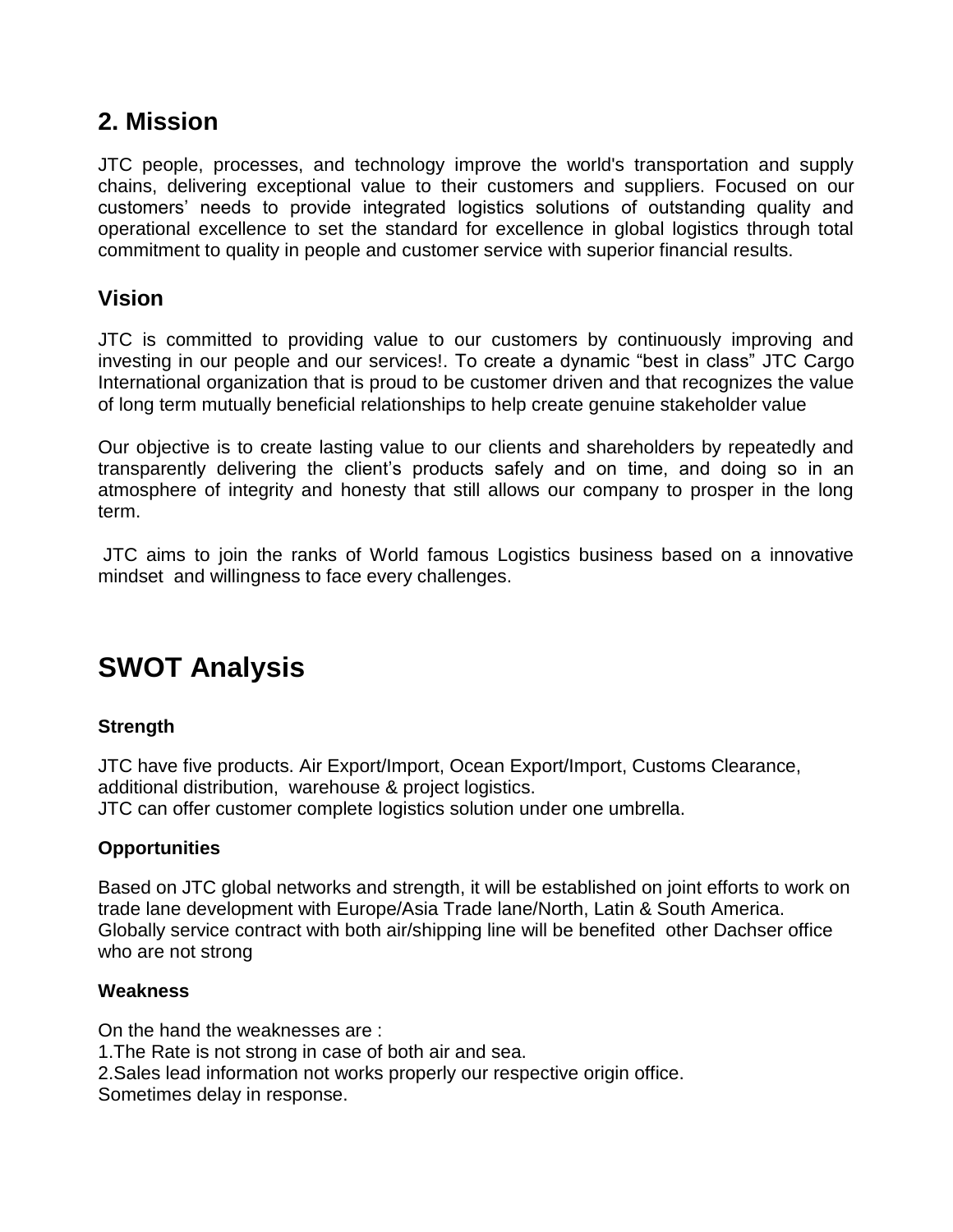#### **Threats**

The one and only threat is Competitive market

Competitive forwarders like as  $K + N$ , DHL, DAMCO, Hellmann are offering lower ex work charges. For that reason we have lost import business

# **Strategic Task**

#### **Aggressively Seek New Business Opportunities:**

Develop new businesses and overseas logistics businesses to provide the comprehensive logistics service

#### **Secure Cost Leadership**

Build the optimum logistics system and offer the world-class service to help customers reinforce their logistics competitiveness.

#### **Build Network/Partnership**

Construct the network in tandem with renowned overseas and domestic companies. Build the cooperation system with customers to create Win-Win situations.

#### **Nurture Human Resources**

Develop the skilled and competent manpower (i.e., logistics consultants and leaders) systematically.

#### **Competence**

As of 2014, our partners are operating in 40 countries worldwide and having 140 offices.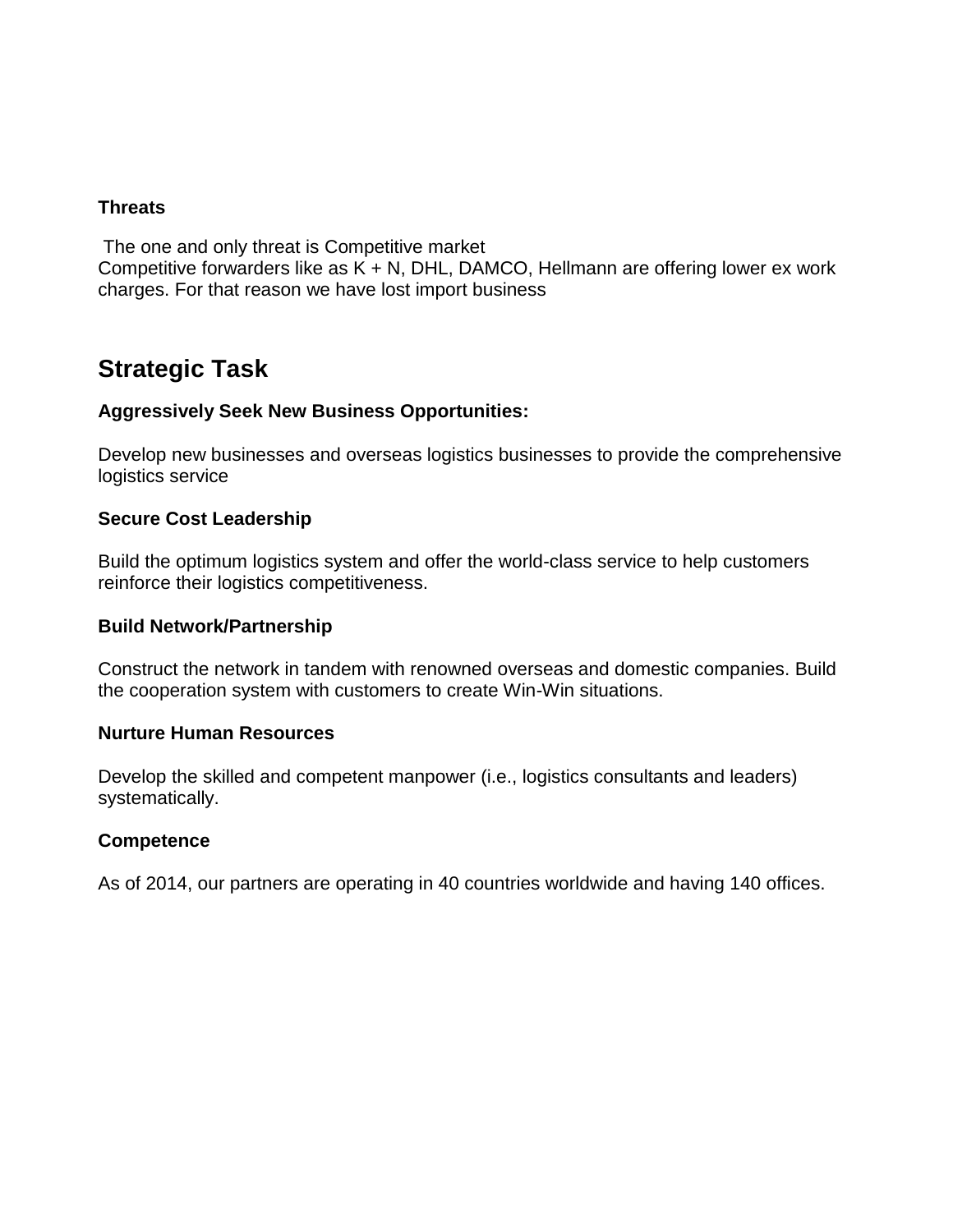

### **3. Human Resources Department: Flow of Work**

The following is a description of how the flow of work occurs in the HRD department.

#### **3.2-1 Procurement division:**

Buys necessary materials at right time with the right price and hand them over to the Warehouse division.

#### **3.2-2 Warehouse division:**

Responsible for storing the materials in the most organized and easily accessible way.

#### **3.2-3 Logistics division**

Responsible for all the activities related to the movement of the materials from shipping area/local distributor shop to the warehouse and from the warehouse to the work-site.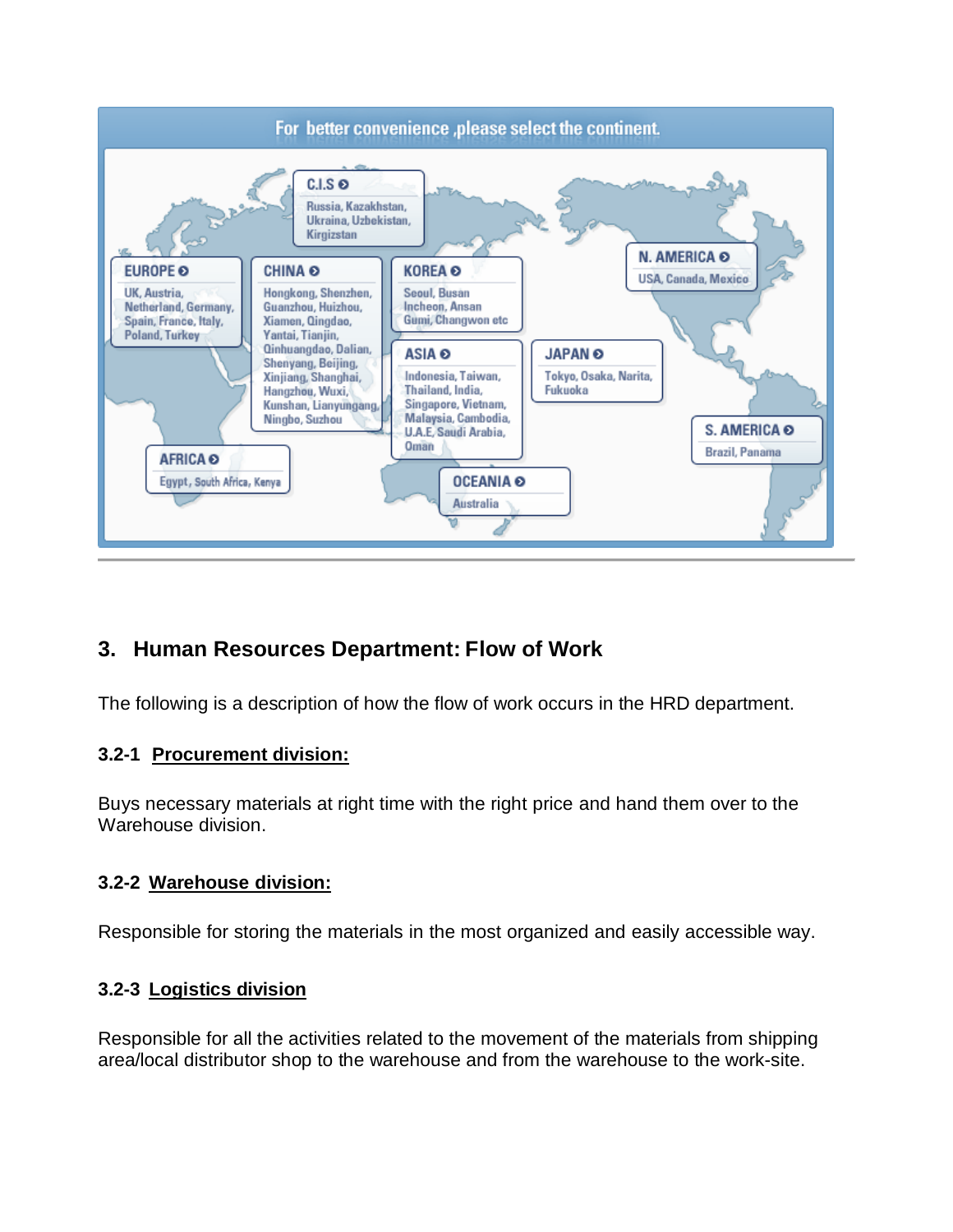**3.2-4** The **Administration division** and the **SCM Business Support** unit provides support to the process.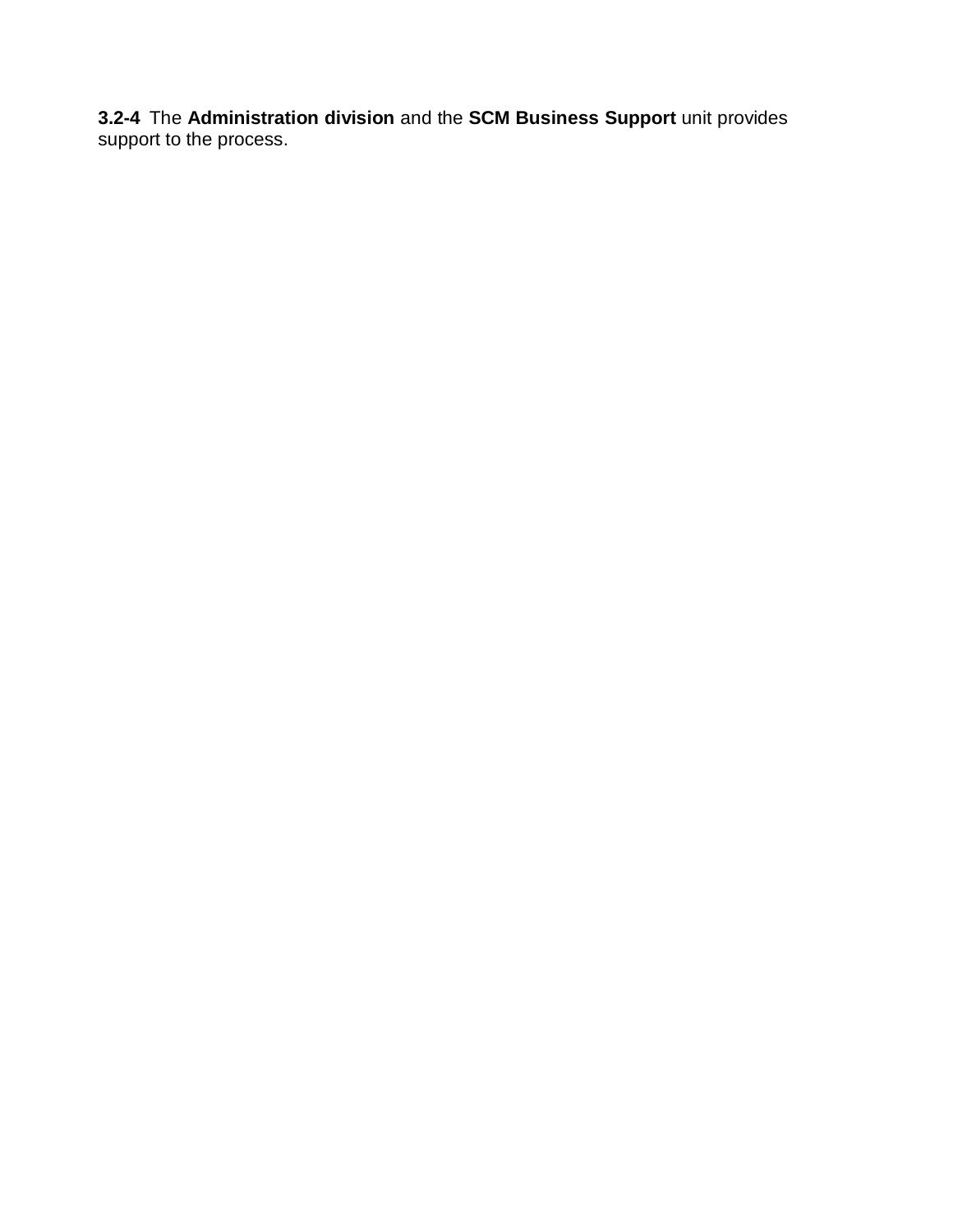### **Chapter 4: EMPLOYEE AUGMENTATION PROCESS**

The hiring process of corporations is typically managed by the Human Resources function. In JTC Bangladesh, however, the hiring process of contractual employees (contractors) is managed by the Employee Augmentation process owned and operated by the Human Resources Department (HRD).

The process involves the hiring of employees through an outsourcing company. The

Successful candidate is an employee of the outsourcing agency, not JTC.

### **4.1 Relevant Contracts of Employee Augmentation Process**

There are two contracts for all contractors working under the Employee Augmentation process in JTC Bangladesh:

#### **4.1-1 Employee Augmentation Form (SAF)**

This is a form which is filled out by a contractor"s Service Requester (Hiring Manager). It represents the internal approval for the requisition of the contractor under the business plan. Every contractor has an active and approved SAF. An SAF is made for a contractor whenever there is a new hire, term renewal, remuneration change, replacement or department change. Thus a contractor can have more than one SAF since the expired ones are also kept in record when the new ones are made.

### **4.1-2 Personnel Assignment Form (PAF)**

This is the contract between JTC Bangladesh and the outsourcing agency. It serves as confirmation record for hire, extension or remuneration change. Till November 2013, this was known as the Contractor Assignment Form (CAF). This is handled by HRD and represents the agreement under which the contractors work in JTC as an employee of the relevant agency.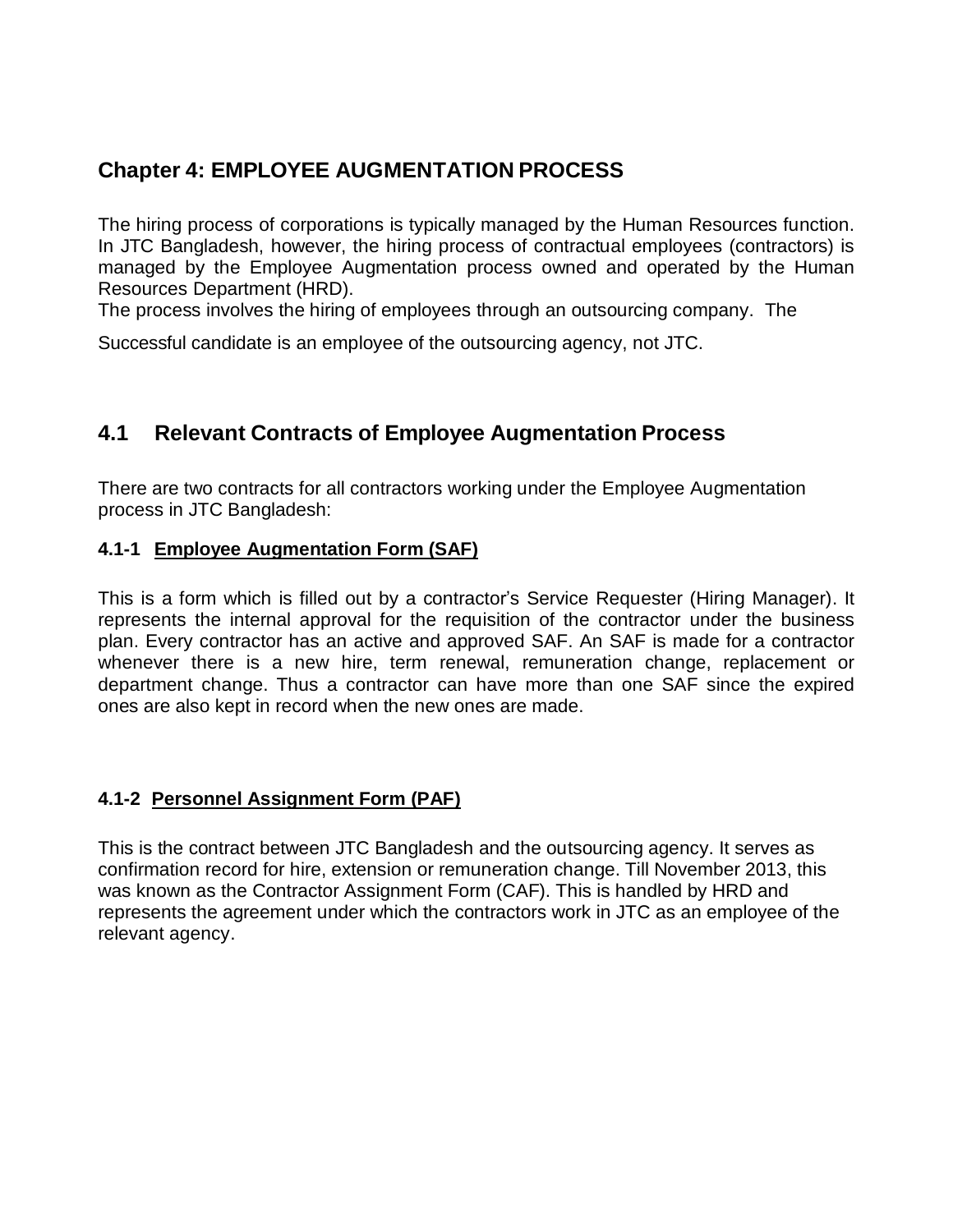### **4.2 Employee Augmentation Activities**

The activities of the Employee Augmentation process between JTC and the agency are described below:

#### **4.2-1 New Hire of Contractors**

**Step 1:** Hiring Manager/Service Requestor (SR) provides required information for a vacant position to HRD through a Required Information Form (RIF).

**Step 2:** HRD makes sure that the RIF is correctly filled and sends it to all the outsourcing agencies. HRD provides around 7-10 days for the agencies to send the CVs of suitable candidates along with the expected salary for each candidate.

**Step 3:** Upon receiving, HRD sends the CVs to the SR.

**Step 4:** SR short-lists the most eligible candidates and sends the list to HRD with a preferred date and time for written test/interview and the names of interviewers from JTC (usually includes the SR).

**Step 5:** HRD sends the short-listed candidates' names to the agencies. HRD also books the venue (within the company premises) and schedules the interviews in different sessions for different agencies.

**Step 6:** The agencies inform the candidates of the interview schedule to and informs HRD if any candidate declines to attend the interview.

**Step 7:** HRD notifies the security desk (of the respective floor where the room is booked) about the scheduled interview so that they can guide the candidates as they arrive to the interview.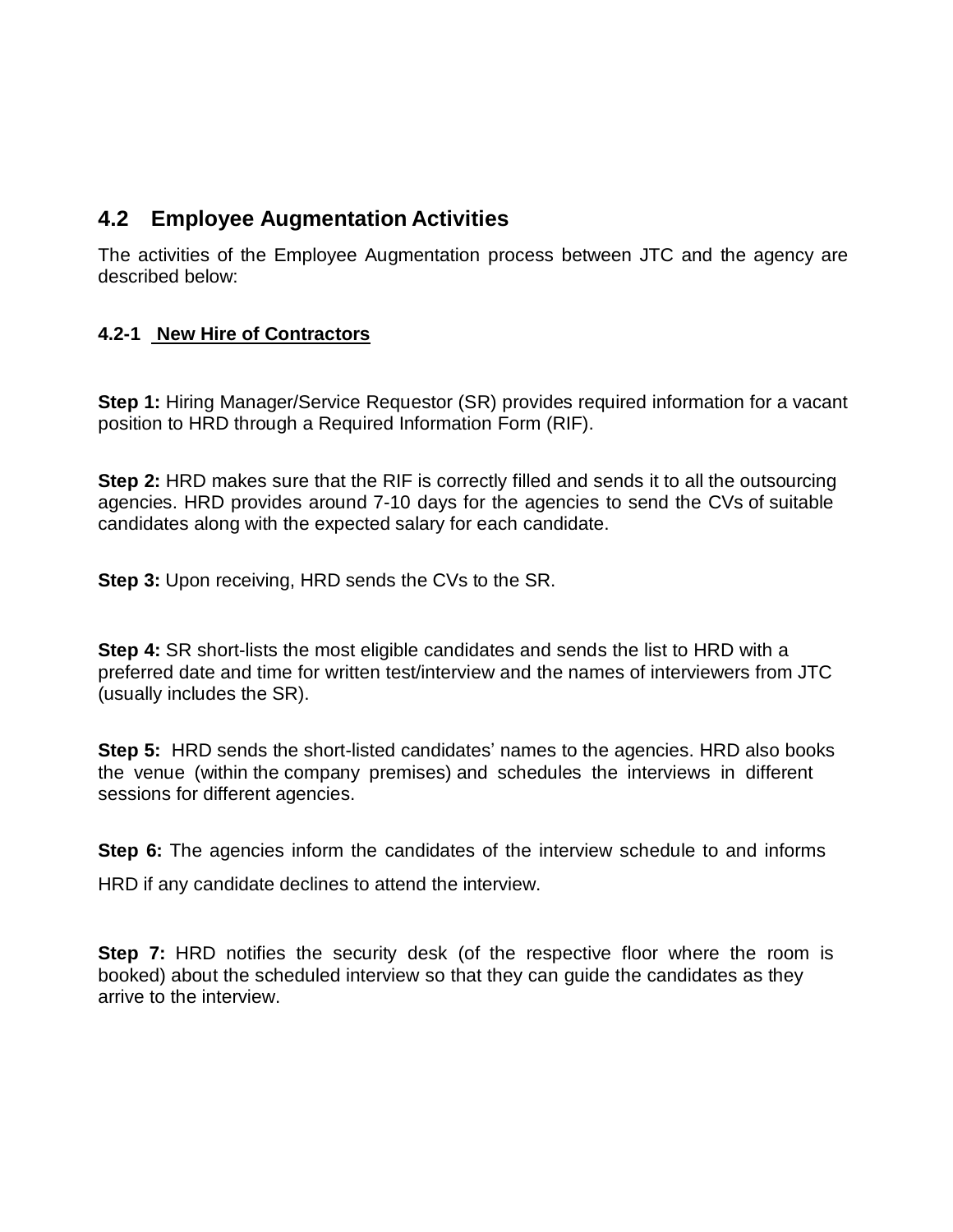**Step 8:** The interviewers select a candidate and the SR prepares the SAF with the help of JTC HR team. HR routes the SAF for signatures and sends the complete SAF to HRD.

**Step 9:** HRD checks the SAF received from HR and coordinates with HR in case of any missing/incorrect information. Then HRD sends the SAF to the agency that has sourced the final selected candidate.

**Step 10:** In case of National contractors, HRD notifies the JTC Security Department to execute the necessary security clearance.

Security clearance of expatriates (expats) are done by the agency and sent to HRD which again sends to the JTC security department for final approval. The agency communicates with JTC medical department for medical clearance of both national and expat contractors.

**Step 11:** Upon completing the medical and security clearances, HRD requests the agency to confirm the joining date with the contractor (the new hire) and prepare Personnel Assignment Form (CAF) and Cost Calculation Sheet (CCS).

**Step 12:** The agency prepares and sends the PAF and CCS to HRD. HRD verifies the documents with information with that of the SAF and the Cost Calculator developed for the respective agency.

**Step 13:** Once all the information in the PAF and CCS are checked and found correct, HRD stamps the documents on behalf of JTC and sends it back to the agency and SR.

**Step 14:** The soft copies of the relevant documents for the Contractor i.e. CV, SAF, PAF, CCS, Medical & Security clearance are all uploaded into the database.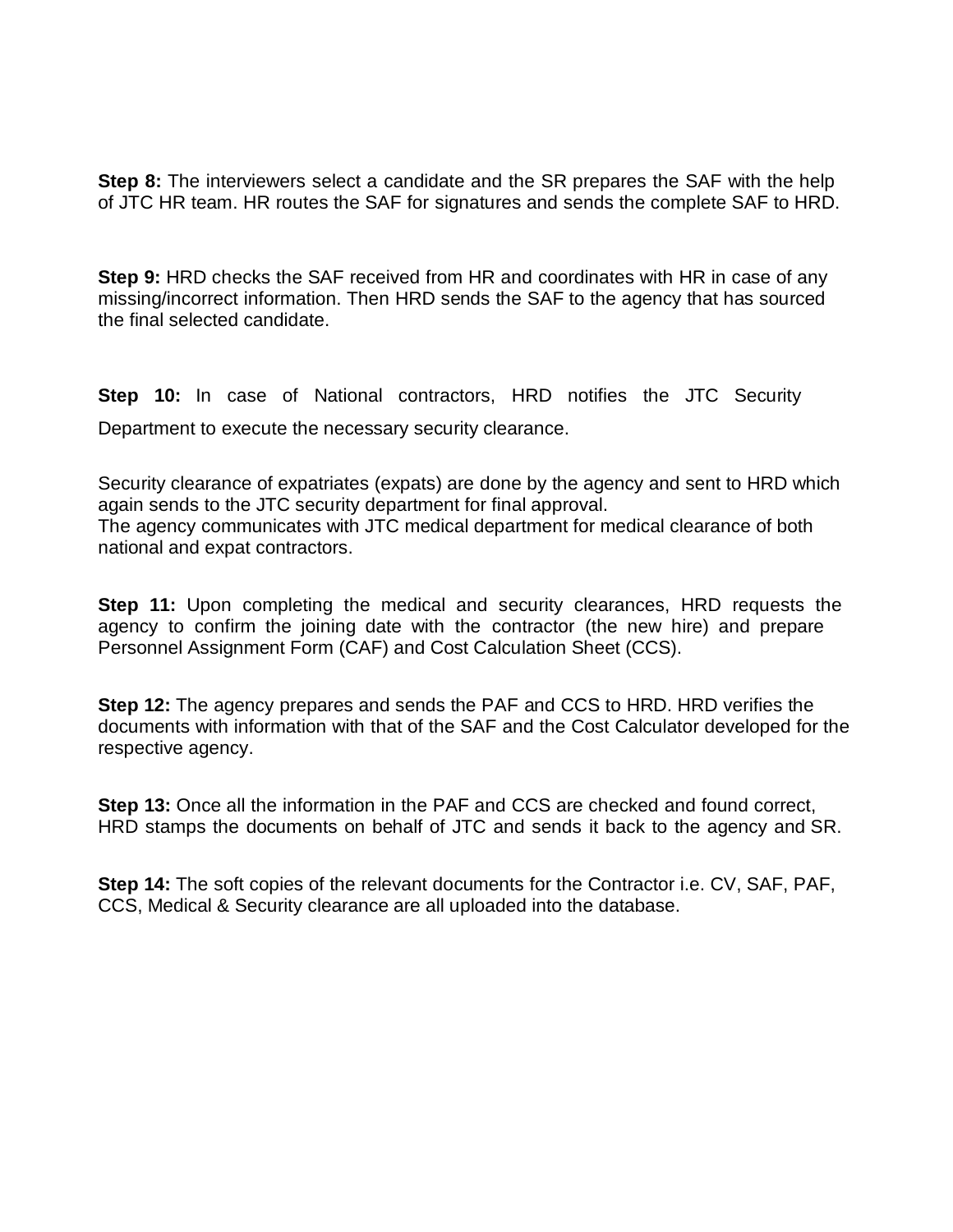#### **4.2-2 Extensions and Remuneration Change of Existing Contractors**

**Step 1:** HRD sends notifications to all Department Managers 90 days prior to contract expiry of all the contractors of the respective department. Notifications are also sent to the respective contractors" SR at 90, 60 and 30 days prior to contract expiry of the contractors reporting to him/her.

**Step 2:** SR sends the SAF for the renewed period to HR and HR in turn sends it to HRD. Then HRD sends the SAF to the agency requesting for a new PAF and CCS under the contract renewal.

**Step 3:** The agency prepares and sends the PAF and CCS to HRD. HRD verifies the documents with information with that of the SAF and the Cost Calculator developed for the respective agency.

**Step 4:** Once all the information in the PAF and CCS are checked, HRD stamps the documents on behalf of JTC and sends back to the agency and SR.

**Step 5:** The database is updated.

#### **4.2-3 Resignation**

As a contractor is an employee of the agency and not JTC, the contractor notifies the agency of his resignation and the agency informs HRD. HRD in turn informs the respective SR and JTC HR and arranges an exit interview.

#### **4.2-4 Termination / Decision to not extend**

The SR informs HRD of any decision to termination or not extend the contract of an existing contractor. HRD informs the agency and JTC HR. The agency notifies the contractor.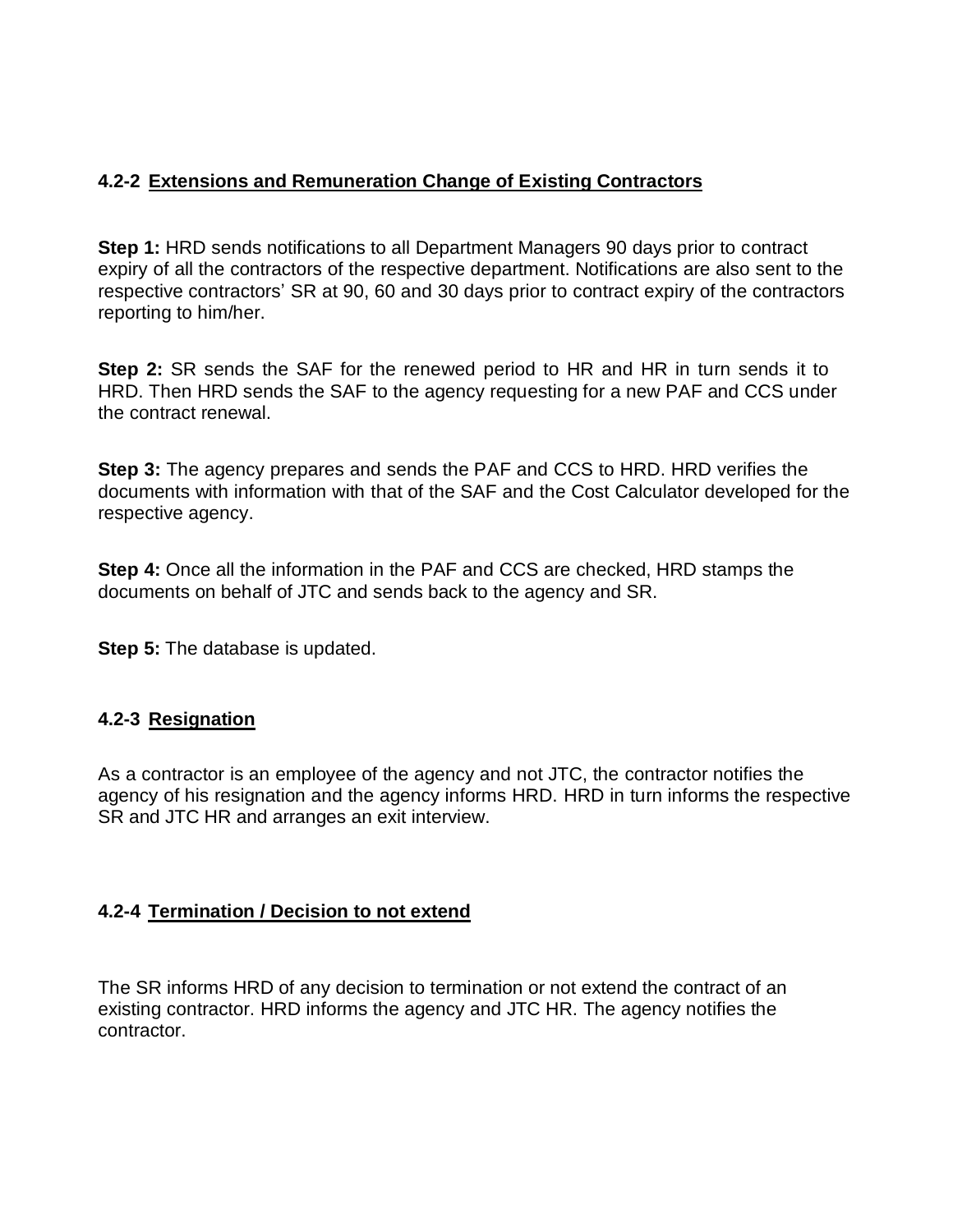#### **4.2-5 Contractor converted to JTC employee:**

Decision to convert a contractor to JTC employee is made by the SR and the respective Department Manager. The SR informs HRD and HRD informs the agency and JTC HR. The conversion process is then handled by HR.

#### **4.2-6 Create and Update Catalogs of all Agencies**

HRD is responsible for creating and updating the catalogs of all the agencies in a timely manner.

The catalogs contain the information of all the contractors like their salary, overtime, allowances, management fee paid to agency, reimbursable cost line, etc. The catalogs are built and uploaded in JTC"s database system based on which payments are made to the agency by the finance department.

#### **4.2-7 Respond to Queries**

HRD has to respond to any queries regarding the Employee Augmentation process which may come from stakeholders such as the agencies to understand contractual terms and various aspects of the process, SR, HR, Finance, Medical and Security departments. HRD also handles complaints from the stakeholders and any other issues which and the may the may be a set of the manufacture of the manufacture of the manufacture of the manufacture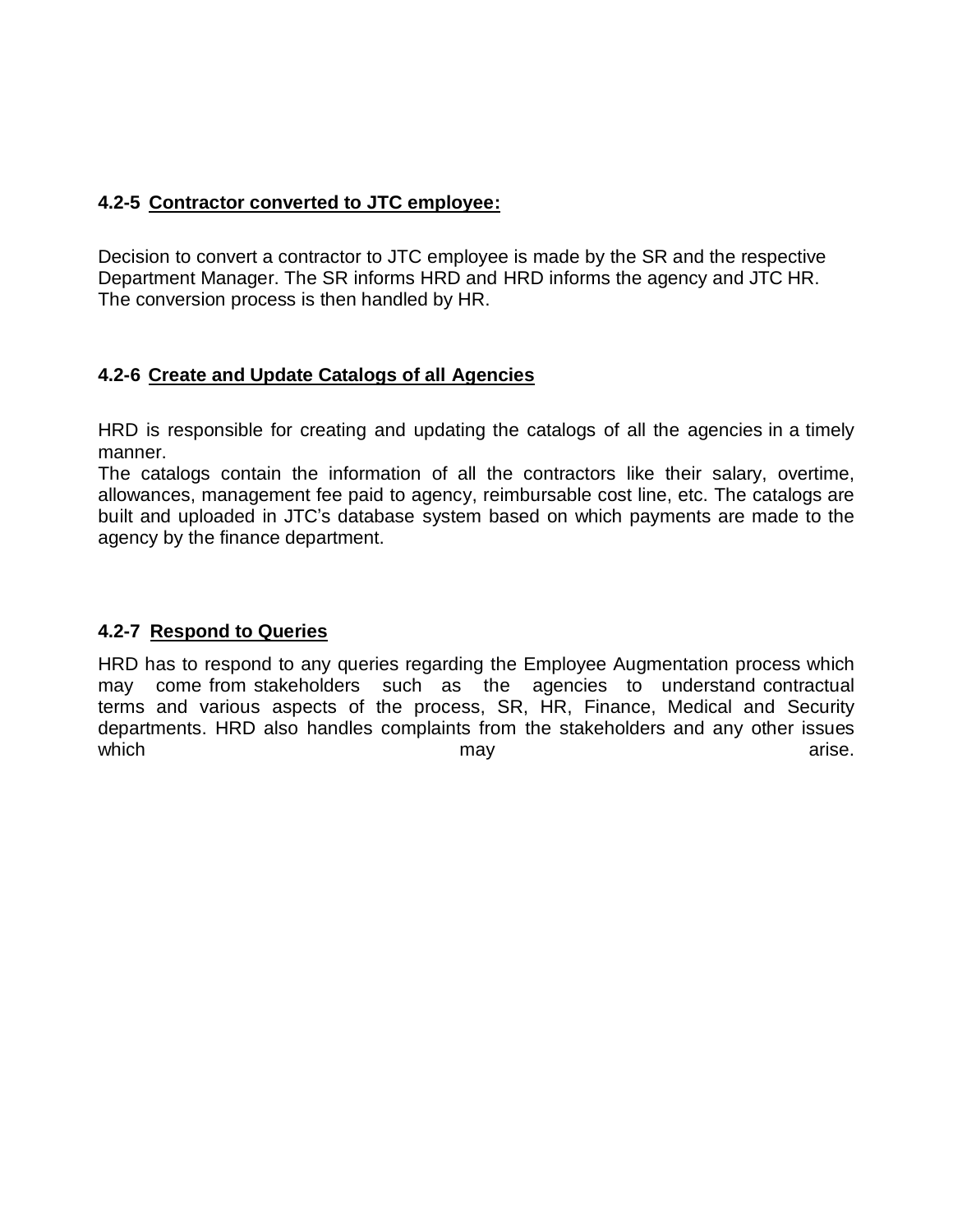### **Chapter 5: INTERNSHIP IN JTC BANGLADESH**

The hiring of Interns in JTC Bangladesh is a function of the employing team of the HR department. When the HR department receives a position approval for internship it creates a CV pool of possible applicants using internal sources. The CV pool then goes through an initial screening after which candidates are selected for interview. After the interview, the selected candidate then has to go through a pre-employment medical check-up followed by a background check for security clearance.

Upon joining, on the first day, the interns have to complete four inductions given by the HES, IT, Compliance and Security department. These inductions serve as an orientation and familiarize the interns to the general protocols practiced in JTC Bangladesh. For example, the HES induction shows what to do in case of a fire alarm, the Compliance induction emphasizes on the preservation of data privacy and so on.

### **5.1 Job Responsibilities as an Employee Augmentation Intern**

The SAF contracts of JTC Bangladesh are handled and managed by the Contracts team under the HRD function. My primary role was to verify, record and report out all current and historic information of all active/ expired/ transferred/ terminated contractor personnel who had provided services to JTC Bangladesh in any location (Dhaka or Chittagong). Since HRD owns and handles the Employee Augmentation process and has to maintain communication with other departments, it is necessary that a proper record of contractors and their documents and other information is maintained to ensure clarity and transparency in process.

Until recently there was no team for managing the Employee Augmentation process. The task of coordination the process was assigned to different member of the Contracts team at different times. As new contractors kept joining, old ones are leaving or being converted into JTC employee, their contracts being reviewed and changed, renewed etc a coordinator was hired for the process. When I joined, my job along with three other interns was to update and organize the database (soft copies) of approximately 500 contractors' records in order to prepare the HRD department for their upcoming audit. As new contractors kept joining during the four- month internship period, their information had to be included as well.

The database of soft files exists in the form of folders in the shared drive of the company. Not everyone can access all folders in the drive. Access has to be given from IT to those who work with those folders.

Each agency from which JTC hires contractors has a folder of their own. Within those folders are two more folders for "Active" and "Resigned" contractors. These two folders then contain folders for each individual contractor of the respective categories. These folders are named by the Name and Designation of the contractor.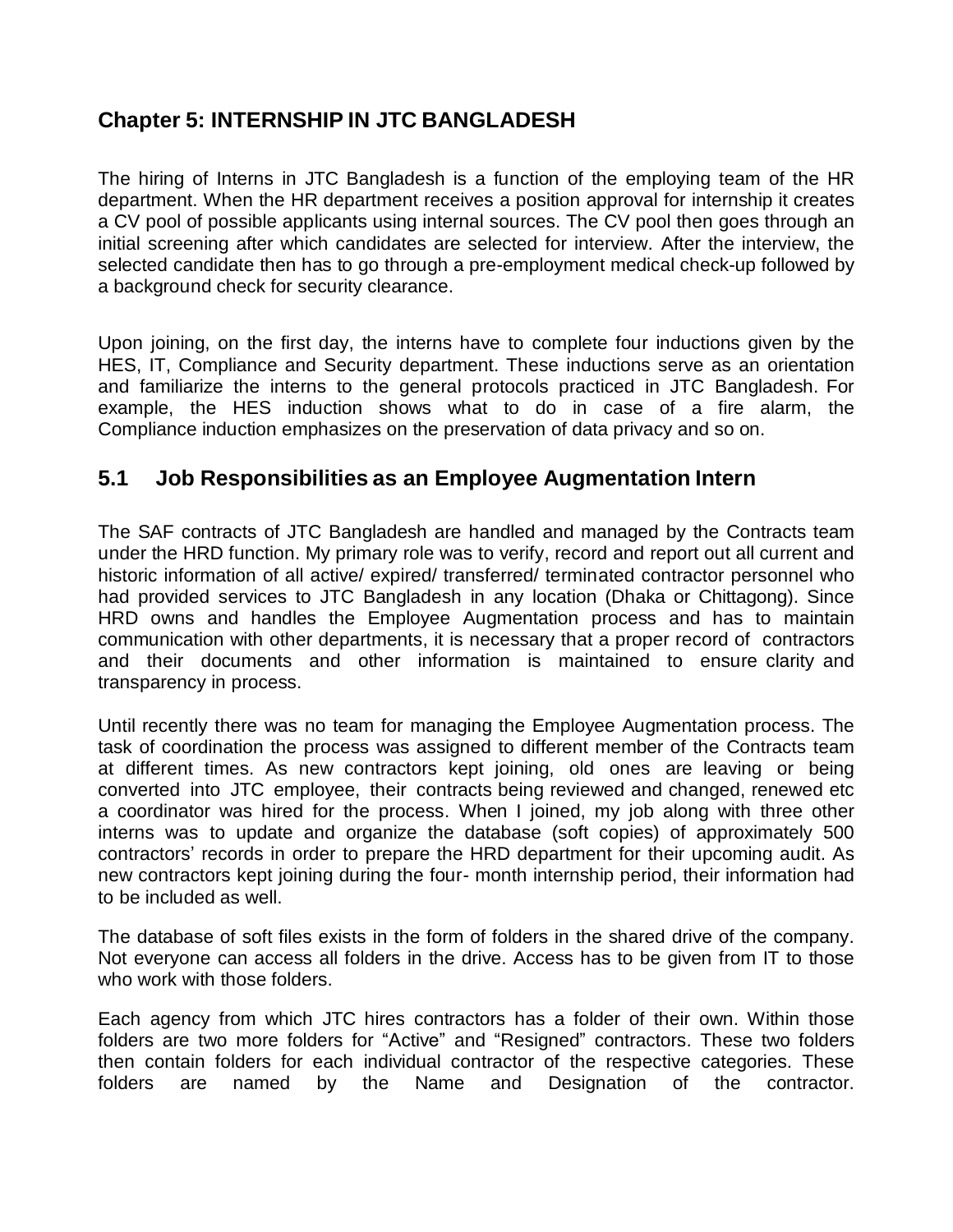As part of my job, I was required to create sub-folders in every Contractor's folder to categorize the SAFs, PAFs and Cost Calculators, Medical and Security Clearance Document and CVs. All SAFs available for an individual had to be put in the SAF folder within his/her folder. Similarly all PAFs and CAFs had to be put in the CAF folder, CCS in the Cost Calculator folder and so on. As term renewals occurred, SAFs and PAFs also started coming in for the same contractors.

Contractors who had been working in JTC since before the HOL system was in place had contracts called "Appendix". Under this system the first contract created when the contractor joined was an Appendix. When term renewals or remuneration changes occurred, an Amendment was made and a new document created. So the first contract for such a contractor is the "Appendix" and then "Appendix- A", then "Appendix-B" and so on. The alphabets A, B, C, etc. represent the number of amendments made after the original Appendix. The Appendices were maintained in the form of hard file. While maintaining the computerized database, I also had to find any Appendices for each contractor make soft copies of them and put the soft copies in a folder labeled "Old Contracts Documents" in the contractor"s folder. Thus contractors who had been in JTC for years had contracts in all forms, Appendices and SAFs.

Another job I was required to do was to create and maintain two Excel Logs for all the contractors. One log was called the "Personnel Information Log" and contained information in columns such as those below and more.

- **D** Contractor's Name
- **Designation**
- **Work Location**
- **Agency name**
- **Department**
- Service Requester
	- **Department Manager**
	- **N** National/expat
- **Cellphone No.**
- **Work Permit validity (in case of**

Expats)

- **Travel allowance**
- **D** Cell phone allowance
- SAF Expiry Date
- **PAF Start Date**
- **PAF End Date**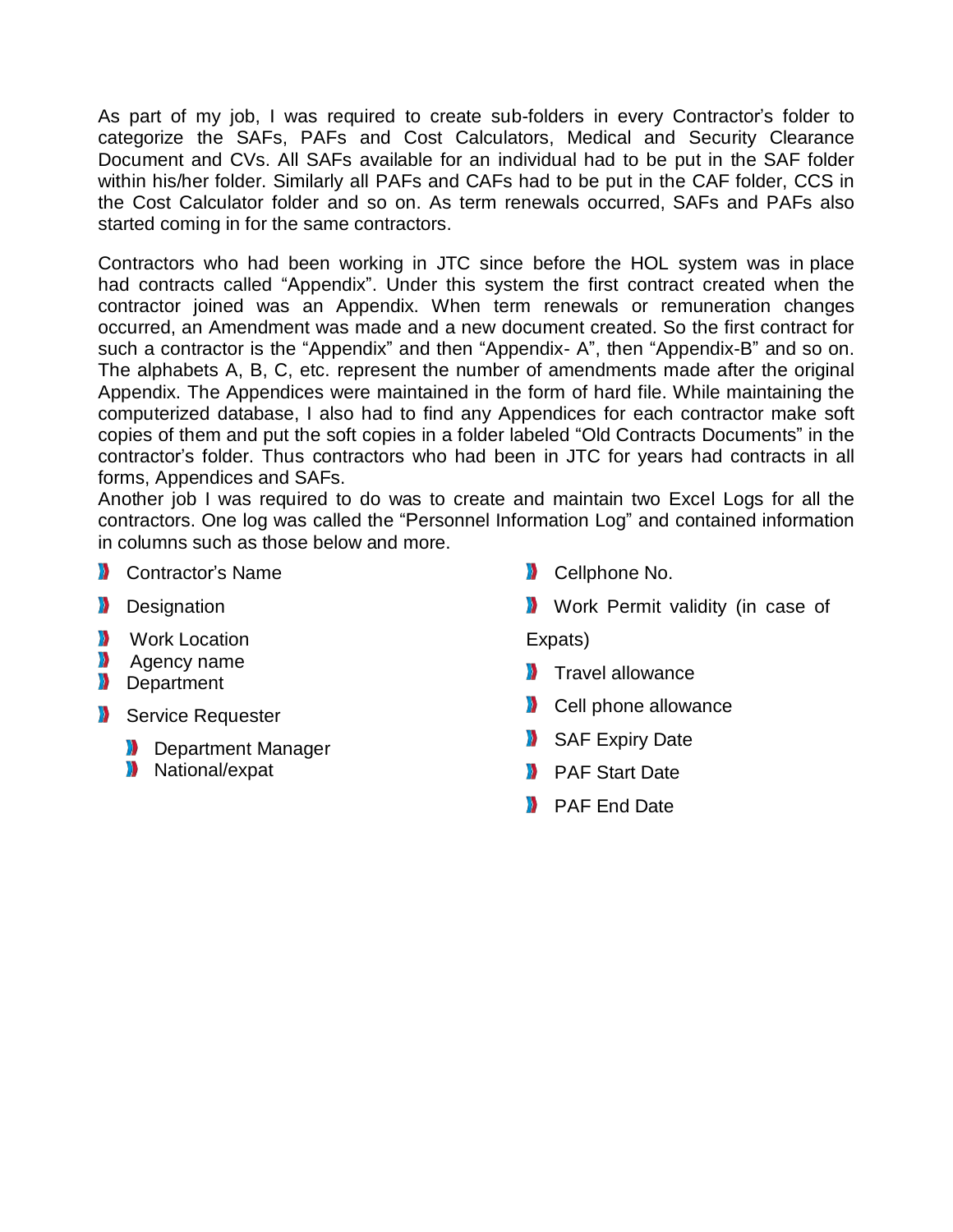The second Log was called the "Personnel Rate Sheet" and contained records of all remuneration related information of every contract of a personnel such as whether the contract is paid Monthly or Daily rate, the current approved rate, the previous rates and changes in rates (percentage increase or decrease).

Another important part of the job was communicating with the agencies. A lot of the information which had to be entered in the Log had to be collected from their respective recruitment agencies. In such cases I also had to communicate with agencies first by email requesting them to provided the information within a certain date and then if necessary with follow-up emails and phone calls.

Apart from the above described tasks I also had to do several miscellaneous tasks from time to time in order to assist my supervisors such as checking, correcting and s tamping the CAFs to be sent to the agencies, uploading new contract documents into the database as they arrived, and such. One particularly interesting job among these was making the Catalogs. The catalogs contain the information of all the contractors like their salary, overtime, allowances, management fee paid to agency, reimbursable cost line, etc. The catalogs are built and uploaded in JTC"s database system based on which payments are made to the agency by the finance department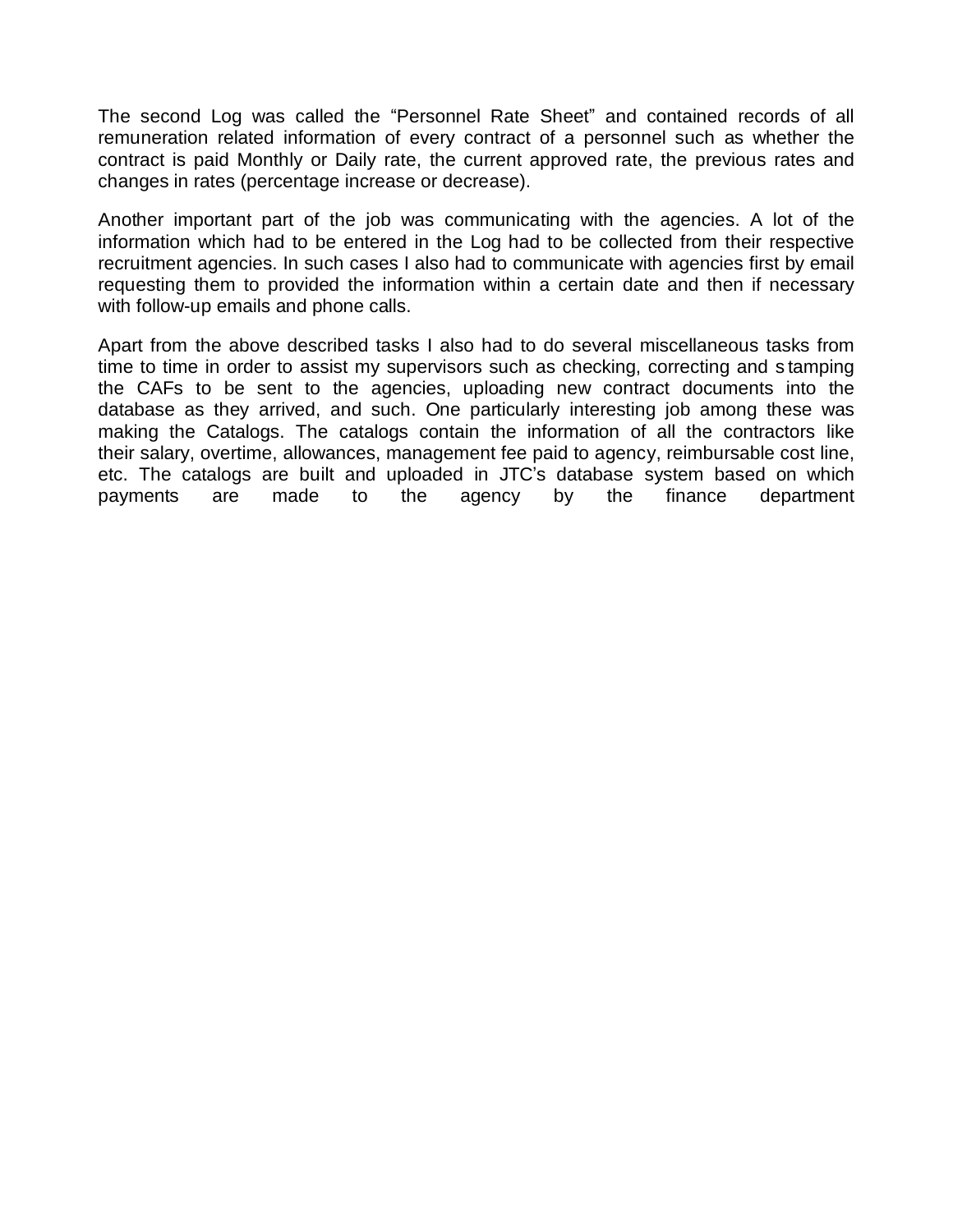### **5.2 Learning from the Job**

As a marketing and human resources management major, my internship experience in JTC provided me with the opportunity to explore yet another field and diversify my learning even further.

As an Employee Augmentation intern in the Human Resources Department function, I was able to see and understand closely how the hiring process actually works in a company which till then I had only perhaps studied in theory from textbooks.

So I also got to understand the roles of the HR department in the contractor hiring process. While working with the contract documents (SAF, CAF, PAF, CCS, Appendix), I got to understand the criteria based on which the remuneration and benefits of a contractor is determined and how the agencies are in turn compensated for recruitment.

For obtaining and verifying information, I had to communicate actively with the agencies and in some cases with the contractors themselves. With the agencies it was necessary to constantly follow up (by email and by telephone), persuade and ensure that they provided the information required in due time. In case of certain contractors such as field workers obtaining the information posed to be a challenge. For example, there is a unique identification code which is generated for everyone who works at JTC which serves as their personal ID when logging into the computers and for many other reasons. There were cases in which the contractor still could not tell me his code and then I had to find out his supervisor"s name and obtain the information from him. In some cases the information could not even be obtained from the supervisor because he did not know or could not be reached and then I had to contract the Team Assistant of that contractor"s department to finally get the information.

Extensive work with data helped me become skilled in handling and organizing data, making reports and updating them accordingly. I also had to plan and prioritize my smaller and larger tasks to make sure I was able to meet the deadlines for each one effectively and efficiently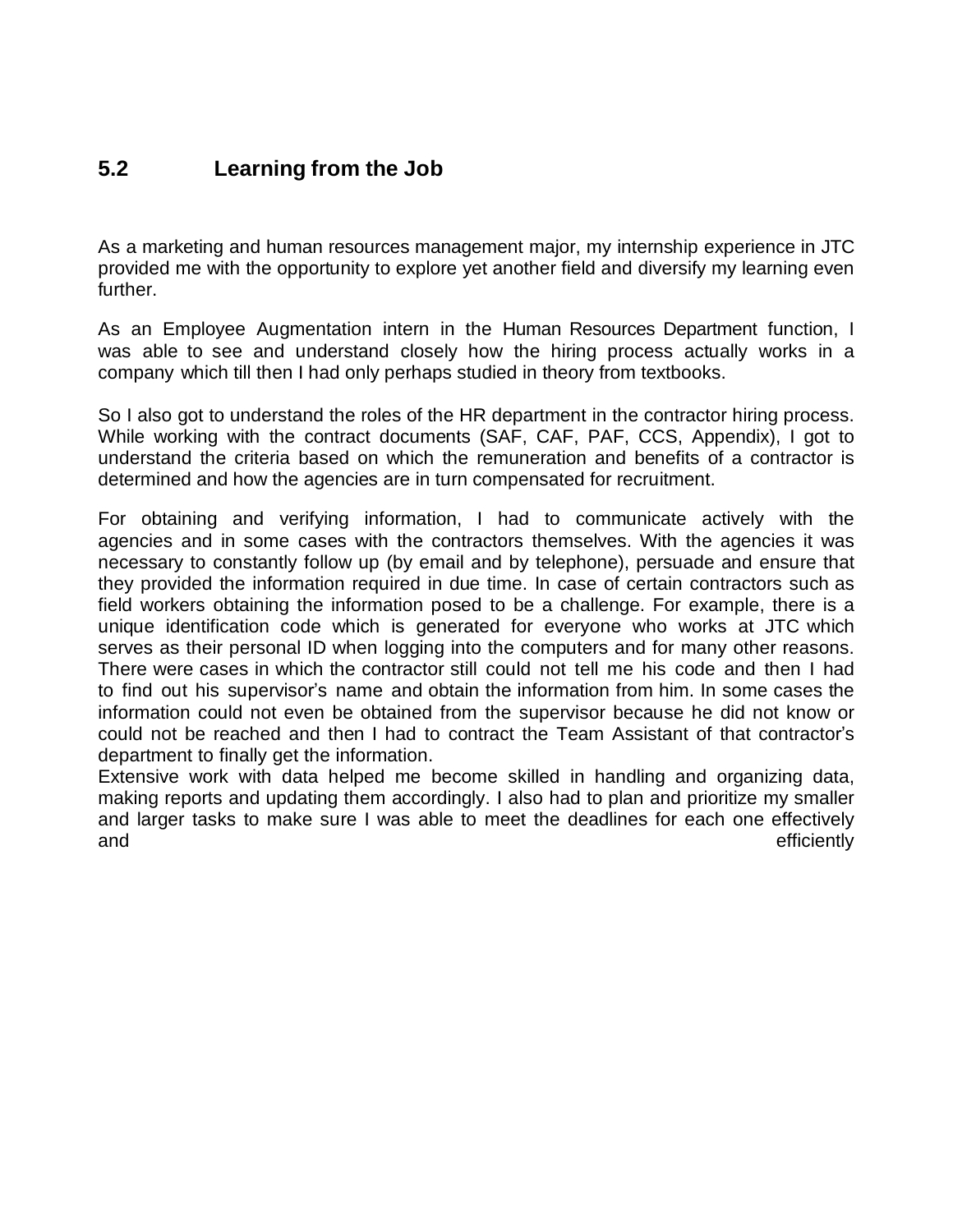### **5.3 Findings and Analysis**

The following are the different challenges of the Employee Augmentation process I was able to analyze:

#### **5.3-1 Coordination problems with other departments**

Many of the activities of the process require coordination between HRD and other departments such as the communication with the Service Requester"s department to be prompt. Delays in these cause the entire process to become slow. For example short delays in several activities have a cumulative effect and may end up slowing the process down enough to delay the joining date of the recruited contractor.

There were cases in which the termination of a contractor was not communicated by his department to the HRD contracts team. As a result discrepancies are created in the total headcount of the company"s personnel and the records reflect incorrect information.

#### **5.3-2 Incorrect, Missing or Ambiguous Information**

Sometimes the Service Requester fills up an SAF with inaccurate information or leaves a required field blank. For example, in the field which says "Duration" but then does not enter any dates the fields which say "Contract Start Date" and "Contract End Date". This kind of ambiguity causes confusions and delays.

In the section of the SAF form which is filled up by HR, sometimes

mistakes are made when entering the remuneration. In such cases, calculating the percentage change which is required for several of the reports generated becomes time consuming because HRD then has to communicate with HR and also with the agency to obtain the exchange rates which were used when the remuneration rate was fixed.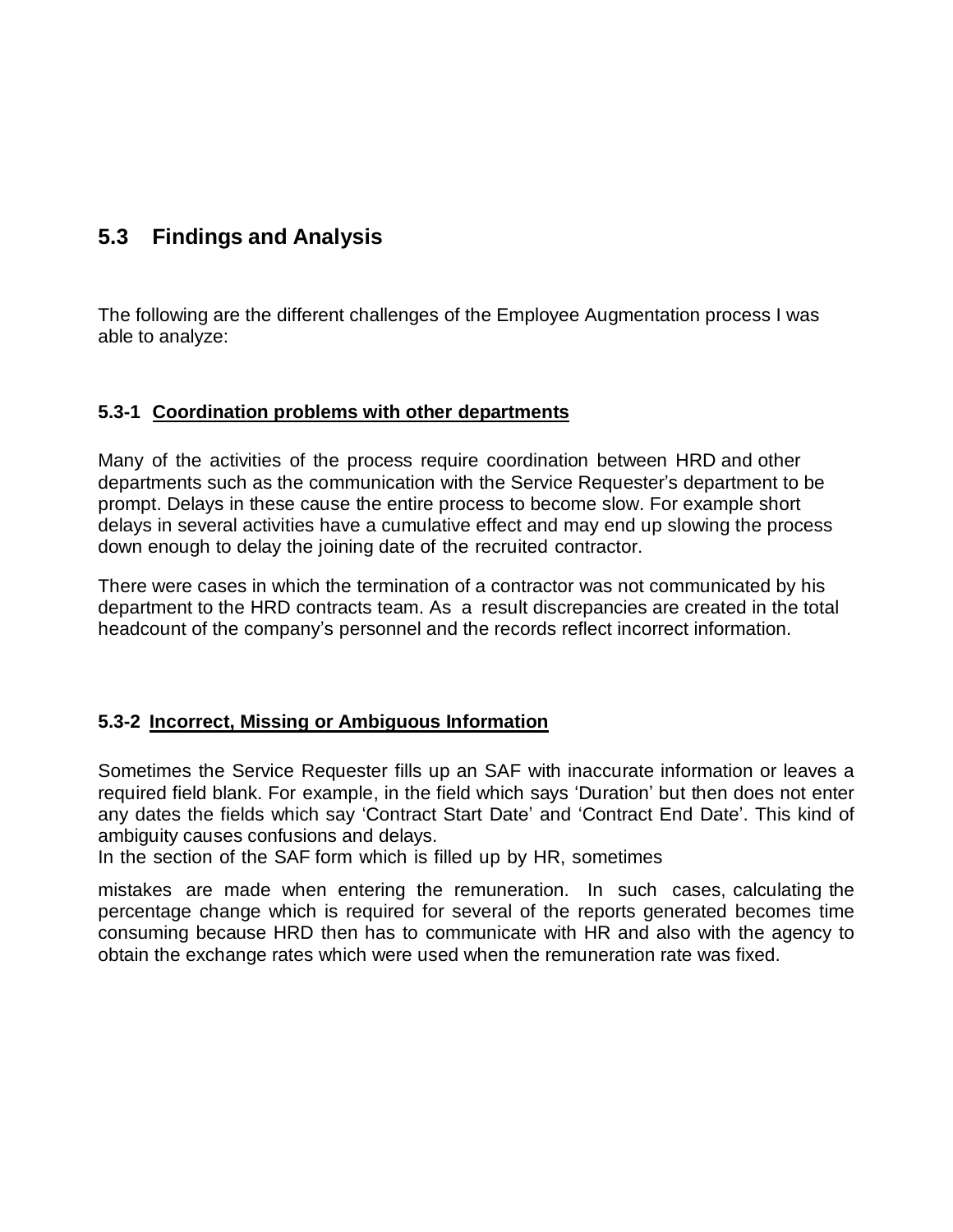#### **5.3.3 Lack of resources**

Till May 2013, the entire Employee Augmentation process was handled by one Contracts Coordinator of the HRD department under the supervision of the Contracts Manager. Since the Contracts Coordinator also has to deal with other contracts it was not possible to devote enough attention on the Employee Augmentation process. There was no standard procedure, tracking system and the process lacked efficiency. Thus first an intern was hired to assist in the process but it was not enough so a new position was created and a coordinator was appointed solely to look after the process and four interns hired.

### **5.4 Recommendations for the Employee Augmentation Process**

The following are the recommendation based on my observations and analyses:

#### **5.4-1 Point-of-Contact**

Firstly, there should be a fixed point-of-contact in each department especially the HR, Security and Medical departments to respond to any Employee Augmentation related needs or queries. This should help reduce unnecessary delays in the process. In order to avoid any ambiguity, the respective departments should be well aware of their role and responsibilities in the whole process.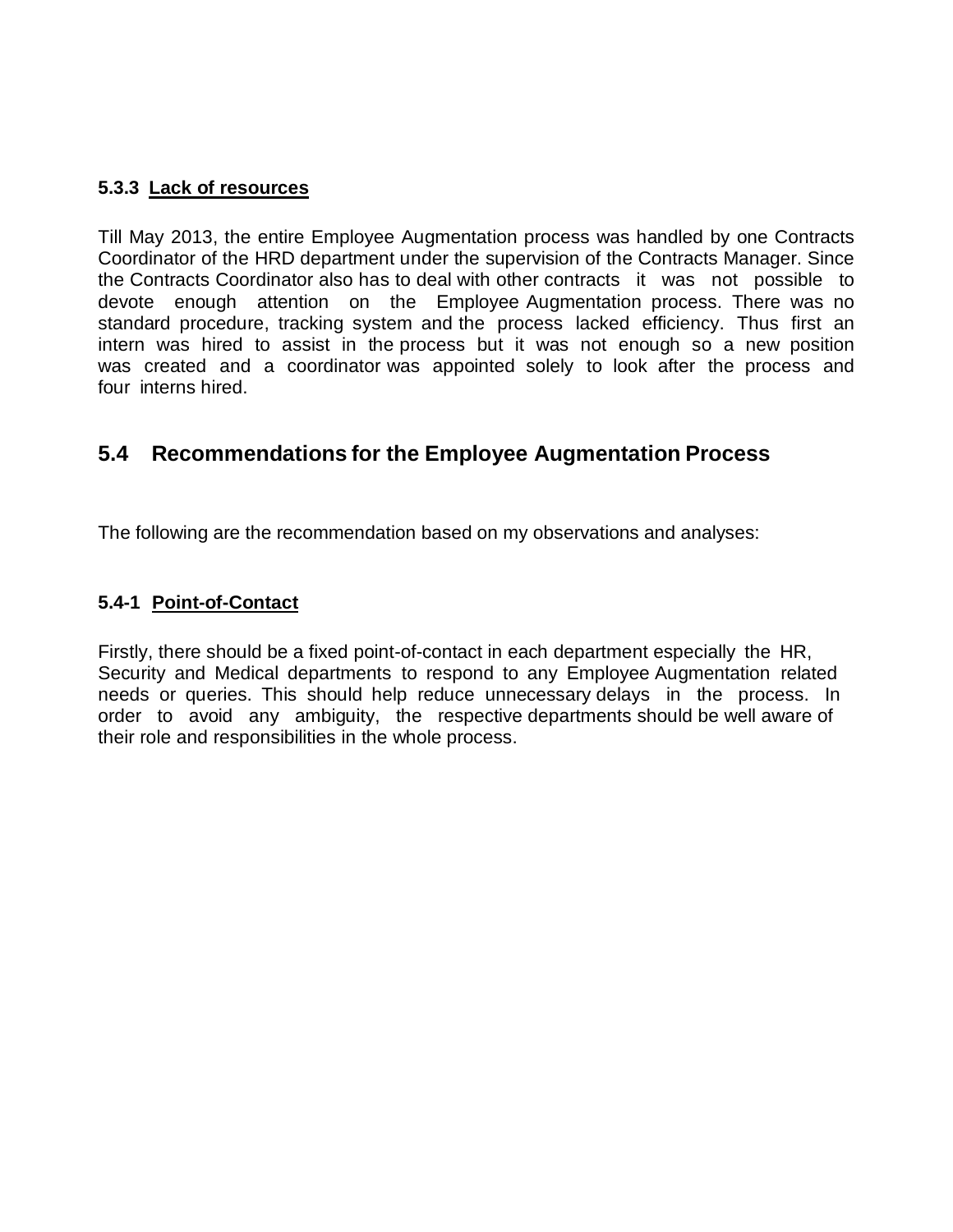#### **5.4-2 Common Tracking System**

A common tracking system should be developed so that all the relevant internal parties can check and be aware of the exact status of contractor recruitment/ contract renewal process at any time. The departments should also meet on a regular basis and sort out any issues need to be dealt, share views and give feedback on how to improve the whole process.

#### **5.4-3 Exit Interview and Check-out form**

Upon resignation of a contractor, it should be ensured that the contractor has attended the exit interview and submitted a "Check-out" form to his SR. The SR should then circulate it to HR and HRD so the records can be updated and no discrepancies arise in headcounts.

#### **5.4-4 Form a Employee Augmentation Team**

Since there is a large number of contractors at present and the number will be increasing with time HRD should have a separate team of personnel devoted to the Employee Augmentation process. Increasing the number of people will distribute the workload and provide the scope and time to come up with process improvement techniques

#### **5.4-5 Implementing Lean Principle and Practice**

Activities which do not add value and cause unnecessary delays should be eliminated from the whole process in order to maximize process flow and flexibility- which is the ultimate aim of lean principle. In order to reduce time in the Employee Augmentation process, HRD should use appropriate tools/tracking system in order to measure and record the cycle time for each of the activities involved. This will help find out the average time for the activities and help to set-up a standard time for each of them. Thus comparisons and evaluations can be made, making the process more efficient. The HR department has recently implemented the Lean Sigma practice in Employee Augmentation activities handled by them. HRD should do the same.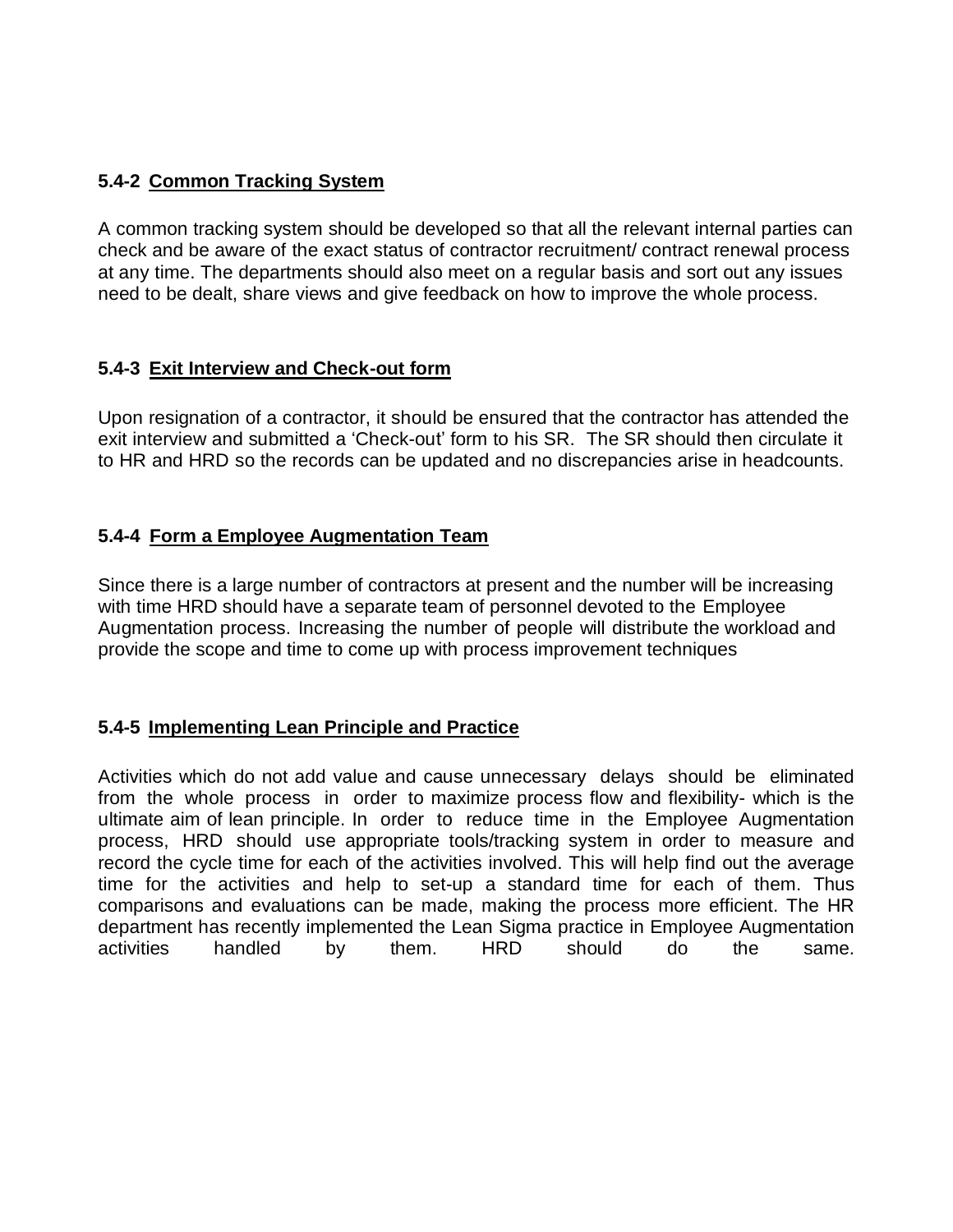### **5.5 Overall Observations for HRD**

#### **5.5-1 Specify Job Description**

It is very important for an employee to have a clear idea on his/her job description from the initial days of work. Unfortunately in JTC Bangladesh there are many roles operating without any such documentation of work. The interns in any department hardly know what they are supposed to do and what not in the first month. It's more of a "work with the flow" practice, which often ends up in waste of time.

Also, when there is a change of roles, a documented job description can help the

new employee in understanding his/ her incumbent"s role better.

To solve this problem, HR department has recently asked their members to prepare his/ her own job description for future needs. This should be applied to all other departments as well.

#### **5.5-2 Succession Planning**

Whenever any supervisor is absent from work, a sense of doubt seems to be eminent in the air. This can turn into a major problem during emergency situations which require instant decision making. Employees should be trained as such that they feel capable of taking calculated decisions in such situations.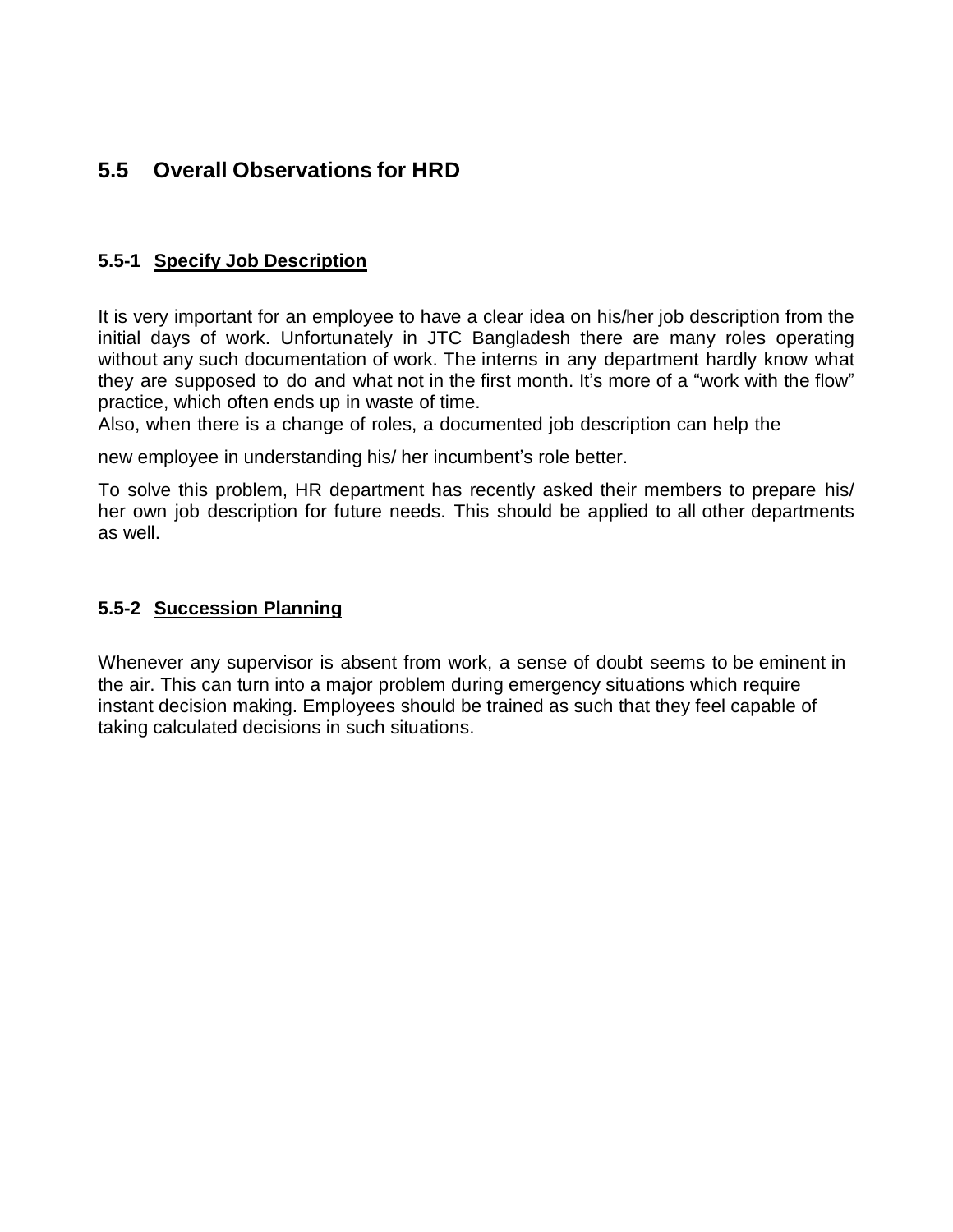### **Chapter 6: CONCLUSION**

In conclusion, the internship experience that resulted in the creation of this report has been overwhelming. The best part of working at JTC is perhaps the environment. The way in which JTC takes care of the people working in their premises is truly commendable. The practices are visible from the moment anyone steps into the office. Every corridor is equipped with two way mirrors in the corners and turns to prevent people from bumping into each other when they take a turn. Every workstation is furnished with adjustable table ergonomic chairs and desks, adjustable computer monitors with eye-protection screens and even adjustable keyboards for typing.

Another interesting practice in JTC Bangladesh is the "Stress Break". Every

morning at 11 o"clock all the employees are alerted to assemble at the lobby area of their respective floors. One employee leads on the rest into some free hand stretching exercises for the neck, hands, waist and feet for three minutes. Everyone is required to attend and if someone does not show up on consecutive days, their department manager is informed. Basically JTC makes sure that its employees take the breaks that they deserve.

The experience of spending my internship period as a management trainee in JTC Group has been rewarding and very fulfilling. The organization has given me a scope of functioning as a member of a highly active team of professionals catering to the need of various global brands and has added to my capabilities of working under pressure and adequately maintaining all aspects of work environment. I have been given a great opportunity of developing a professional attitude which would undoubtedly act on my benefit in my future career endeavors.